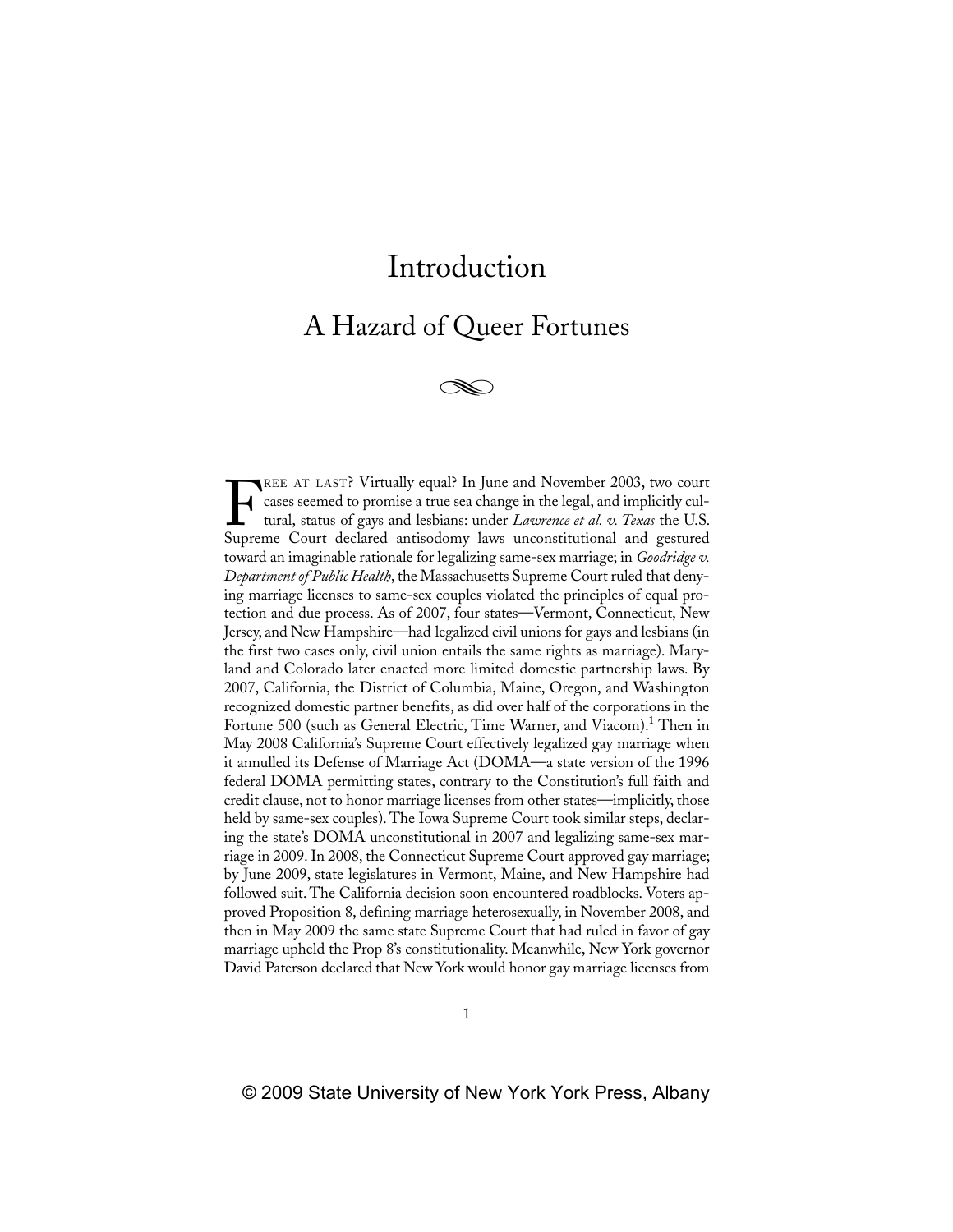other states, thereby spurning DOMA and New York's own statute banning gay marriage. In April 2009 Paterson put forward legislation to legalize gay marriage. This embarrassment of victories, however, was met with a backlash that showed the battle for tolerance and equality was far from won. In the 2004 election alone, eleven states banned same-sex marriages, civil unions, and/or the granting of domestic partner benefits. By 2009, twelve states had banned the recognition of any such unions or marriage, twenty states had passed statutory DOMAs, and same-sex-marriage bans had been added to twenty-eight state constitutions.

Queer theorists and activists including Cindy Patton, Lisa Duggan, Michael Warner, Amy Brandzel, and Teemu Ruskola argue that these so-called landmarks constitute, at best, a meager facsimile of progress and, at the worst, a distraction from neoliberal political, rhetorical, and economic strategies that discourage potentially transformative social alliances between disenfranchised groups while promoting "the upward redistribution of resources and the reproduction of stark patterns of inequality" (Duggan, *The Twilight of Equality?* xiv). Ruskola worries that the antihomophobic intentions of the *Lawrence* court are hobbled by speaking "not of 'sodomy' but of 'intimacy'"—that is, by defending, or at least valorizing, gay love and intimacy only *within* committed, implicitly monogamous pairings (236). Much as Michael Warner does in his argument about the ideological and practical costs of fighting for gay marriage, Ruskola holds that cordoning off queer "sex that is not part of an on-going relationship" privatizes homosexuality in a way that not only defines the political potential of mobilizing around sex as "an ultimately political and public issue" but also presents a (to some) soothingly heteronormative version of homosexuality (239, 242). To say that sex and citizenship have nothing to do with one another may prima facie seem tolerant, but it's also a lie. *Lawrence et al. v. Texas* defines "responsibility" and, symbolically, citizenship precisely along sexual lines, "permit[ting] the exclusion of nonnormative sexualities from the 'world of public intimacy,' which may remain reserved for manifestations of normative heterosexuality" (242). More glaring, perhaps, are the actions and words of social conservatives and politicians, such as James Dobson, former Massachusetts governor Mitt Romney, and former President George W. Bush, who, with either open loathing or practiced righteousness, state as a matter of fact that homosexuals are inferior, ungodly, and beyond the pale of civil dispensation. While it is to be expected that homophobic forces will be goaded into more strident and muscular efforts by antihomophobic advances in social attitudes and civil policy, many recent discussions and depictions of homosexuality seem to ignore the invigorated engines of homophobia in favor of rosier yet delusory vistas on both the (queer) present and what constitutes a desirable (queer) future. And, as Lisa Duggan argues in *The Twilight of Equality?* (2003), centrists and even progressives do as much damage, whether by failing to balk at overt homophobia or by remaining oblivious to homophobia's less flagrant, though equally poisonous, manifestations.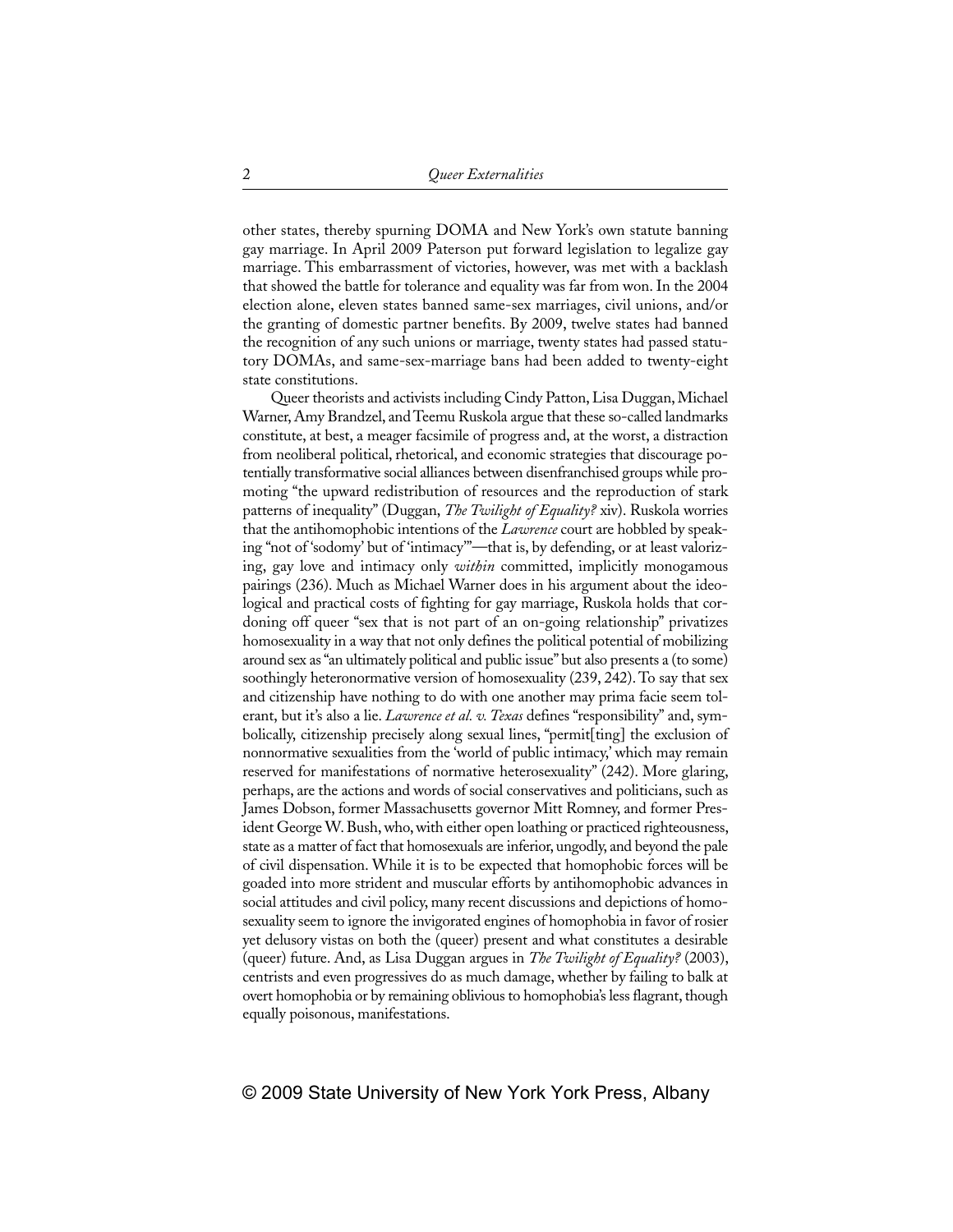In the face of this admittedly, though not inherently discouraging, contradictory present, certain strains of gay thought—utopian, subversive, and assimilationist—persist in forms that may be alluring, yet are unproductive and potentially damaging. Whether encouraged by demonstrable improvements in social and, in some states, legal attitudes toward homosexuality or simply weary of conservative jeremiads, gay and lesbian Americans should stop to consider how queer space continues to be threatened or impinged on—and not just the queer spaces of the ghetto or gayborhood, but the rhetorical and ideological spaces that potentiate critical insight. Even an apparently harmless cultural episode such as the media apotheosis of Ang Lee's *Brokeback Mountain* has a worrisome undertow. Allowing both straights and gays to rejoice in a more tolerant present than that suffered by the film's protagonists, this sympathetic yet dour and tragic depiction of homosexuality is hailed as a sign that tolerance has arrived. Such encounters verge on the hazardous when they are unprotected, that is, when their anodyne character blurs one's awareness—or when one participates in them lacking, or seeking to escape, an awareness—of the boundaries that still bar queers in significant ways from political parity, from cultural presence, and from social personhood. These unmindful encounters also include the erosion, if not active erasure, of other, valuable kinds of boundaries, the differences that mark queers, their pleasures and ethoi, as diacritically yet not pejoratively other. (A promising project in this direction is *What Do Gay Men Want?* [2007], in which David Halperin calls gay men to reevaluate the subjective and political potential of abjection rather than seeking to escape abjection in obedience to psychoanalysis' lingering influence.) More worrisome yet is the extent to which moderate and liberal American queers, under the spell of unrealistic assessments of the communal and national present, and restrictively normative visions of those futures, might find themselves amenable to the sort of quiescence that they might otherwise resist—a submissiveness, advocated by gay conservatives, to a cultural script that fundamentally fails to countenance queers except as symbolic other, docile before roles and institutions for whom their existence doesn't seem to matter so much. The liberal trompe l'oeil of a future in which gayness no longer makes a difference not only forsakes much that's valuable about queerness, it also discomfitingly resembles the right-wing telos of a space where gayness doesn't matter, where it not only ceases to make a difference but where it also ceases to exist.<sup>3</sup>

Taking a popular/cultural studies approach, *Queer Externalities* examines American cultural representations from the current decade that illustrate either an inept appraisal or an insufficient awareness of the ideological, cultural, and sometimes very material muscle wielded—unevenly and incommensurately, from the political Right, Left, or center, from official versus popular discourse by individuals, subcultures, and ideologies within the larger culture. In particular, I'm interested in looking at moments from the past several years in which the feeling among many queer and even some straight Americans—whether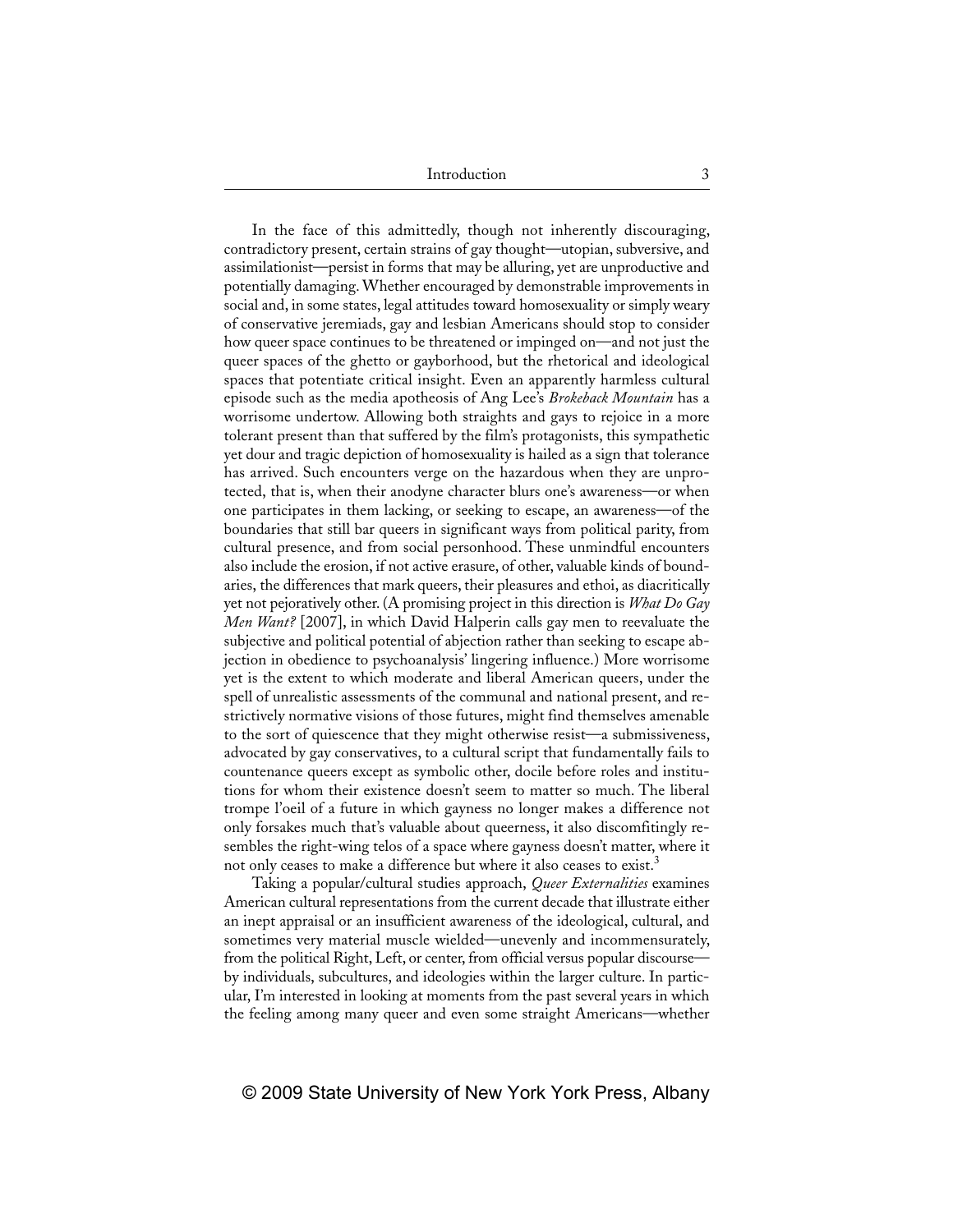expressed as a "postgay" mentality or a sense that acceptance and visibility have finally, or are very shortly about to, overcome the forces of homophobia—is revealed to be premature, if not chimerical. The cultural artifacts I've chosen to focus on highlight exemplary intersections of queer desire and activism, homophobia, and heteronormativity in American political life, mass media, and literature: *Queer Eye for the Straight Guy*; gay young adult novels by Alex Sanchez, David Levithan, and Bret Hartinger; *Brokeback Mountain*; the 2004 Bush versus Kerry presidential campaign; and the plethora of scandals surrounding outed gay Republicans including Mark Foley, Matt Sanchez, and Ted Haggard. In terms of theory, the book's analyses are underpinned by the work (most recently) of queer theorists including Eve Sedgwick, Lee Edelman, Michael Warner, David Halperin, Anna Marie Smith, Cindy Patton, and Donald Hall, along with an investigation into how certain theoretical perspectives (such as cultural materialism) can heighten our understanding of both the hazardous and animating potential of queer representation. By parsing the multivalent ideological forces humming through these texts and cultural as well as political debates, I hope to show the extent to which the recent decade of scattered legal victories and largely positive gay media visibility has, for many, obscured the menacing antigay rhetoric that continues to structure not just public discourse in general but specific texts and statements in explicitly enunciated, glaring ways.

The book's title, *Queer Externalities*, references a concept borrowed from economics—"externality." In economic terms, an externality is a cost or benefit (respectively, a positive or a negative externality) that is borne not by the participants in an economic transaction but by some other party. Environmentally conscious policies are an example of a positive externality, profiting not any one company but benefiting society as a whole. Conversely, pollution is a negative externality, injuring the larger social welfare without incurring appreciable costs for the company creating the pollution.<sup>4</sup>

Before explaining how the concept of externalities can be applied to contemporary American cultural encounters and the hazards such encounters pose to queer Americans, a comment on my choice of terminology is in order. Borrowing a term from economics for queer analysis seems particularly apt at this historical moment, with the rise of (perceived) queer market niches over the past decade vis-à-vis corporate advertising as well as network and cable television programming. The ways in which corporate entities have been talking to gays has produced as axiomatic the belief that economic interpellation is synonymous with, or as good as, political and legal equality—or even with economic parity. Yet being addressed by a manufacturer hardly translates into the property or inheritance benefits accorded to heterosexual married couples. The equation may be fallacious, but it's had a startling effect on the ways in which queers perceive their power: they have come to see themselves as powerful not because the government legitimizes or acknowledges them but because corporations do. With this in mind, it seems appropriate to adopt an economic term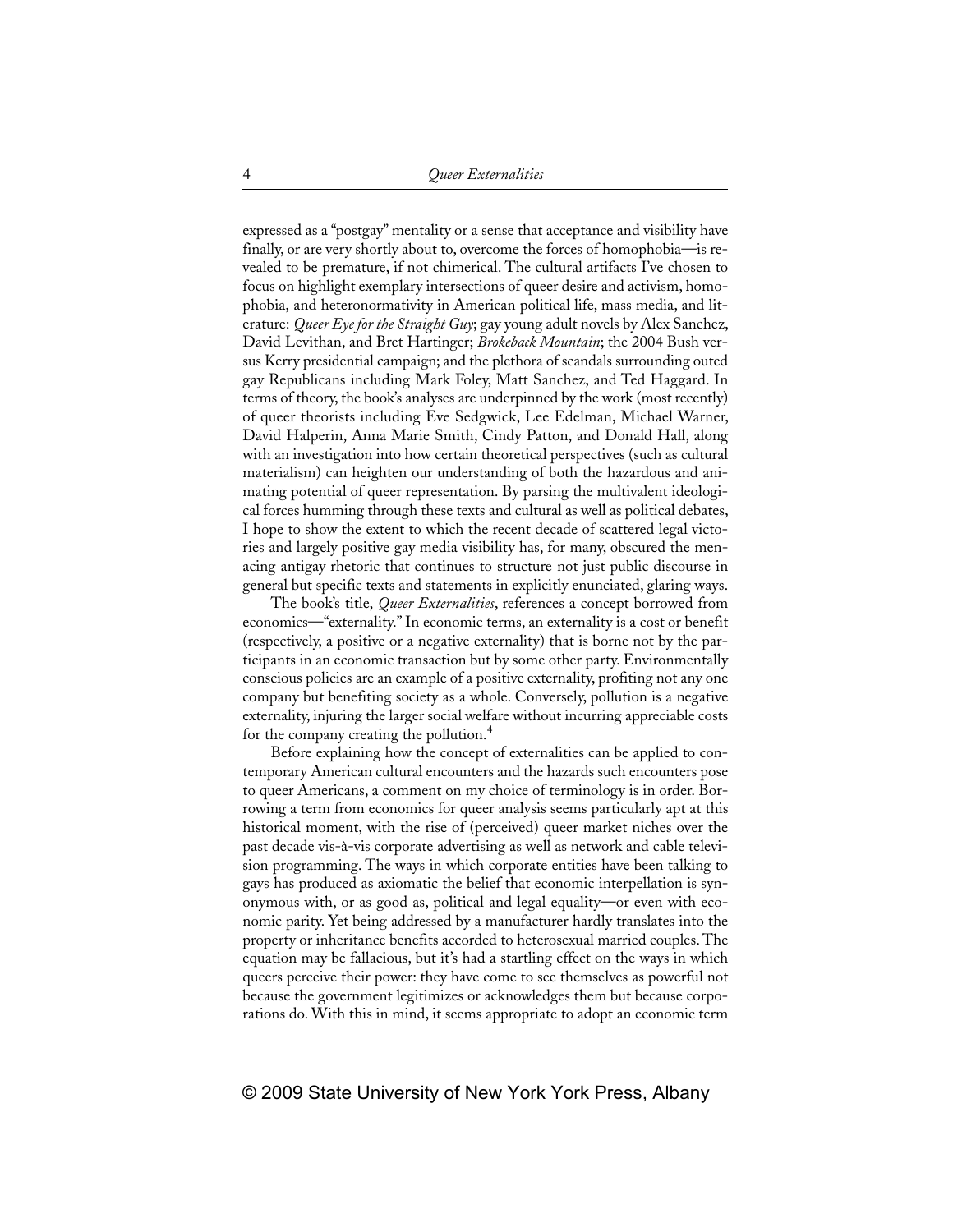to designate the phenomenon I'm attempting to address. Queers may think that they've arrived because they're being directly addressed and represented in ways measurably less phobic than in the past, but their assessment ignores the extent to which that interpellation is predicated on the whims of ratings, programming executives, marketing wonks, focus groups, and unrelated financial and market trends of corporate entities.

We'll have to wait and see what happens when queers who have felt legitimized by corporate sponsors and the entertainment industry, through shows like *Will & Grace* and *Queer as Folk*, come to terms with the prospect of those shows no longer existing. When this happens, will these queers have (or feel they have) any power? Any recent progress, since the end of the two shows just mentioned, may have already diminished. Once no longer courted in prime time, will these queers and their supposed economic and political power remain? A 2007 survey of GLBT media representation on cable and network television by GLAAD (the Gay and Lesbian Alliance Against Defamation) suggests not. GLAAD's "Network Responsibility Index" bears out the dwindling prospects faced by GLBT audiences with the recent end of long-running gay shows*.* "Out of a total 679 series regular lead or supporting characters" in the 2006–2007 network season, there were "only nine (9) gay or lesbian [lead or supporting] characters—1.3%—appearing on eight (8) different scripted network programs" (GLAAD, "Where We Are" par. 1). While this is only a slight decrease in the ratio of queer to straight characters from the previous season (a nearly as bleak 1.4 percent), if one also includes recurring characters, the number of gay and lesbian characters is down from the previous season by nearly 30 percent on network shows and down 12 percent on cable programs. Network and cable programmers don't appear to be rushing in to fill that void. Regardless of future increases or decreases in these figures, it bears asking how queers can be said to substantively exist if they exist only as a market segment. Even if some companies continue to address gay audiences as they always have (Absolut Vodka, for instance, has long advertised in gay magazines such as the *Advocate*), that doesn't translate into political or social progress. Yet gay versions of ads (the 2007 Levi campaign that featured a young man eyeing someone in a phone booth: a man in one version, a woman in the other) run only on gay channels or in gay print venues, not on mainstream (i.e., straight) channels, even during a show such as *Project Runway*, which is popular with both queers and straights. When a gay ad runs next to a straight ad on a major network during prime time, for example, one can perhaps talk about more significant progress, that is, progress in which the economic is coterminous with the political, not its inadequate proxy.

To return to the concept of externalities, then, as they occur in queer cultural encounters. The following chapters look at queer externalities, both positive and negative: that is, cultural and ideological side effects generated both by queers and by those seeking to cloak, gloss over, or exterminate queerness. In political terms,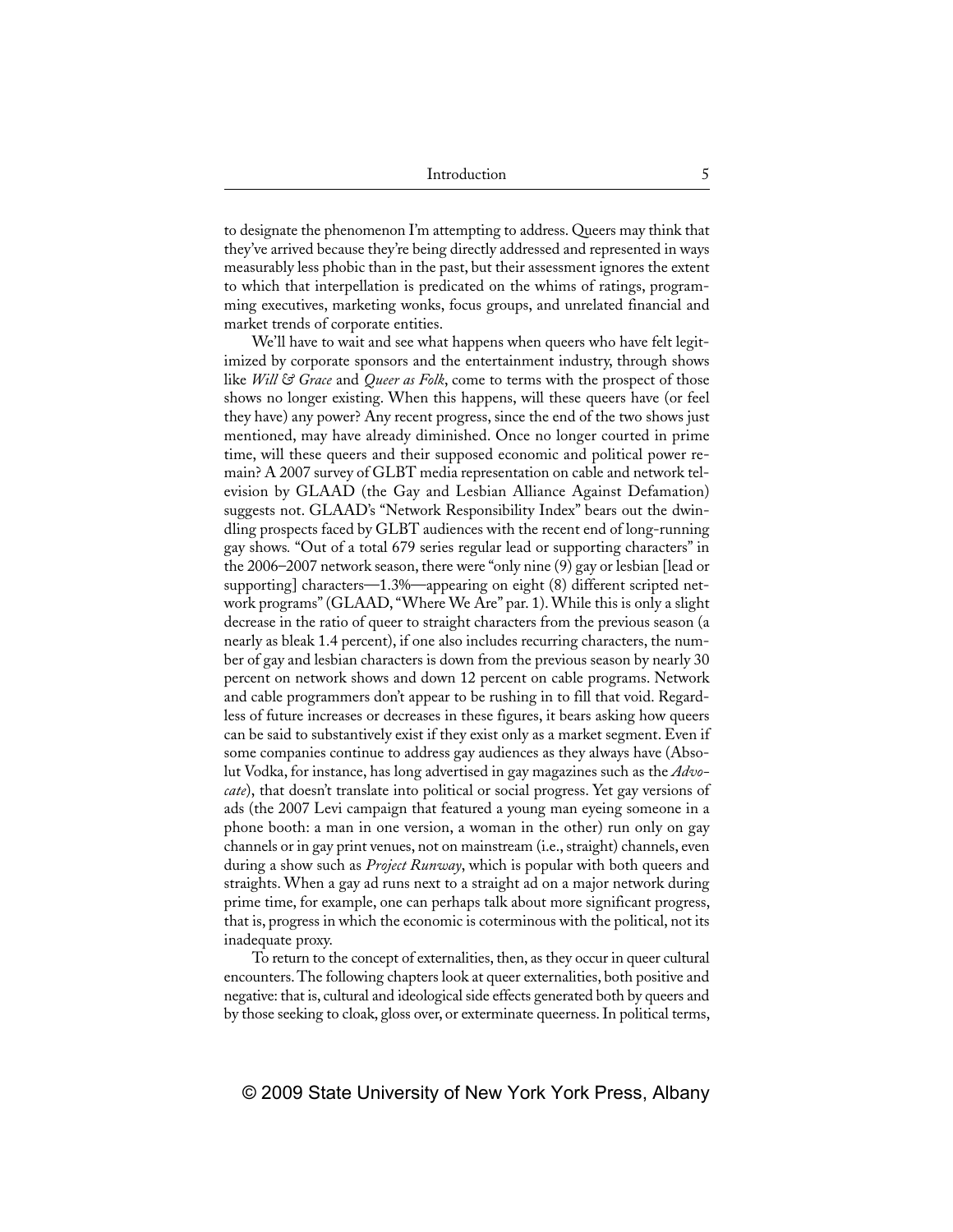for example, homophobia yields a tremendous amount of cultural capital for the Republican Party, right-wing pundits, and some gay members of the mainstream media without cost to themselves (see Richard Goldstein, *The Attack Queers*, for an account of the latter). While this may not exactly seem to be a positive externality in the traditional sense (besides failing to accrue a greater social good, homophobia often seems to benefit its "producers"), most pontifications on the dangers posed by homosexuality are couched in terms of protecting the greater (implicitly, heterosexual) populace. From a less solipsistic viewpoint, of course, homophobia is a negative externality, incurring material as well as symbolic costs not only to queers (in the form of economic inequality, political marginalization, or physical violence) but also to those straights unwilling to inhabit a culture embittered with such rage and invective, to see their relatives, friends, and colleagues disenfranchised, sidelined, or attacked. Objectively assessed, homophobia is a negative externality, exacting ethical as well as tangible costs. Homophobia, of course, emanates from sources other than the most discernibly or flagrantly vitriolic, and part of my project is to elucidate the phobic undertow—the negative externality for queers—of seemingly gay-positive contexts and representations. From a variety of analytic edges (political, cultural, personal, institutional), the term "negative externality" begins to describe the kind of contradiction I've identified between perceived self-interest, or a fantasy of well-being, and collective hazard.

While attention will be given to exceptions (such as the activist camp of *Queer Eye for the Straight Guy*, in which an invigorating queer difference is preserved, and queerness becomes a positive externality), for the most part this book highlights negative queer externalities, the largely unperceived costs for queers (and arguably, for society at large), produced by both homophobic and queer-positive representations of homosexuality. "Queer externality," then, serves as a metaphor for social, political, and cultural behaviors and developments that, though arguably damaging to the larger culture, are potentially even more dangerous for queers. From increased queer visibility in successful mainstream entertainment (such as *Will & Grace* or *Brokeback Mountain*) to outings of conservative religious or political leaders who actively denounce and legally marginalize nonheterosexuals, queerness remains qualified, denied authenticity—as often by those who would redeem it as those seeking to repress or demonize it. Both affirmative and phobic representations meet increasingly jaded reactions, as if to suggest that enunciating queerness is neither as taboo nor as arduous as it once was. *Queer Externalities* analyzes cultural encounters that, despite the warmth with which many in straight and queer communities have welcomed or passively accepted them, are hazardous to the viability of queerness as a locus of personal, social, and political mobilization. Aside from their more obvious personal, immediate costs, these hazards constitute queer externalities by their diminution of sympathy for what gay conservatives and liberal allies alike disdain as outmoded rebellious marginalism.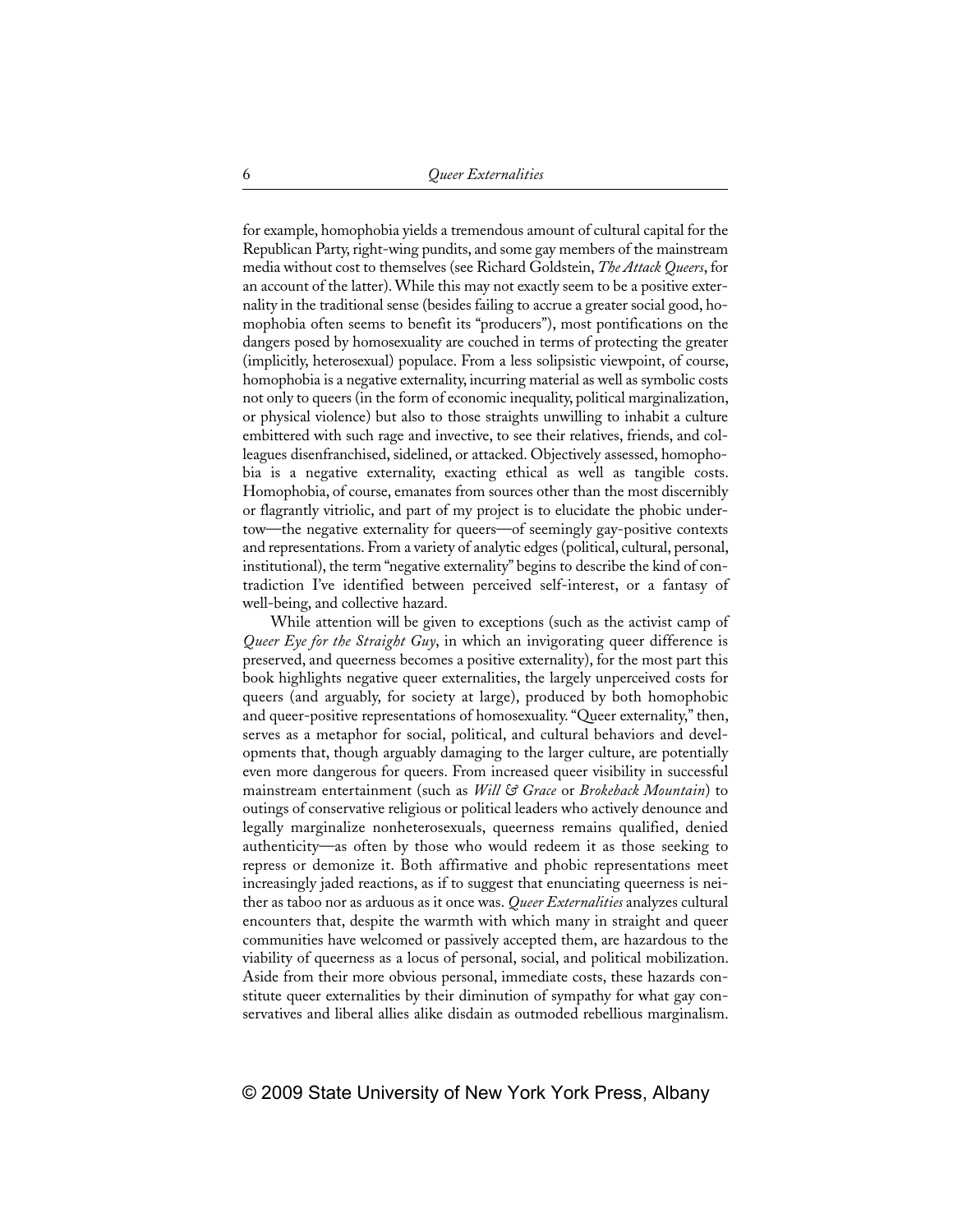As tempting as it might be for queers, given certain cultural and political advances, to dismiss separatism as gauche, counterproductive, or no longer necessary, doing so robs us of valuable queer strategies—via essentialism and identification—for resistance, sustenance, and, perhaps occasionally, transformation. Basking in the apparent mainstreaming of gayness means not only to misread the queer past, to mistake interpellation for acceptance, but to write off difference itself, to jettison a queer potentiality for *making* a difference. Rather than solely advocating either ghettoized isolationism or political apathy (many have read Lee Edelman's *No Future* as exhorting the latter), this book advocates the maintenance of an invigorating difference, a consciousness of the hazards of considering that queers have "arrived," and that visibility, whether inspiring or shaming, brings its own hazards.

In *Gay TV and Straight America* (2006), Ron Becker searches for a correlation between the surge in gay- and lesbian-themed storylines on network television shows in the 1990s and the relatively high liberal support, during the same period, for gays and lesbians' effort to fight homophobia and obtain legal parity. Increased media visibility, obviously, does not entail positive representation only. With some exceptions, Becker finds the majority of gay network depictions of gays and lesbians during this period, while far from the wrecked, tortured souls of previous decades, to be reductive, marginal, and exoticizing. At the same time, many of the shows on which these characters appeared were tremendously popular, and networks consistently presented homosexual characters with a frequency (and often, an openness) absent from previous decades. Becker theorizes that "straight panic"—or heterosexual anxiety among liberals and moderates as well as conservatives—about an increasingly visible homosexual population offers the best explanation for the 1990s mixed political and entertainment messages about homosexuality:

In a climate where identity, history, and values based on the previously unchallenged assumptions of privileged groups were questioned, America was particularly sensitive to the tensions between the rights of a gay minority and the normative power of a straight majority. In fact, that struggle became one of the defining political and cultural issues of the decade. For a culture uneasy about the loss of moral consensus and struggling to deal with the proliferation of social identities, gays and lesbians' demands for social recognition and equal treatment pushed a lot of buttons. Like whites in a post–civil rights era, heterosexuals in the 1990s experienced something of an identity crisis. (31–32)

Becker names "two divergent symptoms of the era's straight panic":

A conservative backlash worked hard to reestablish heterosexual privilege by justifying and reinscribing traditional moral hierarchies that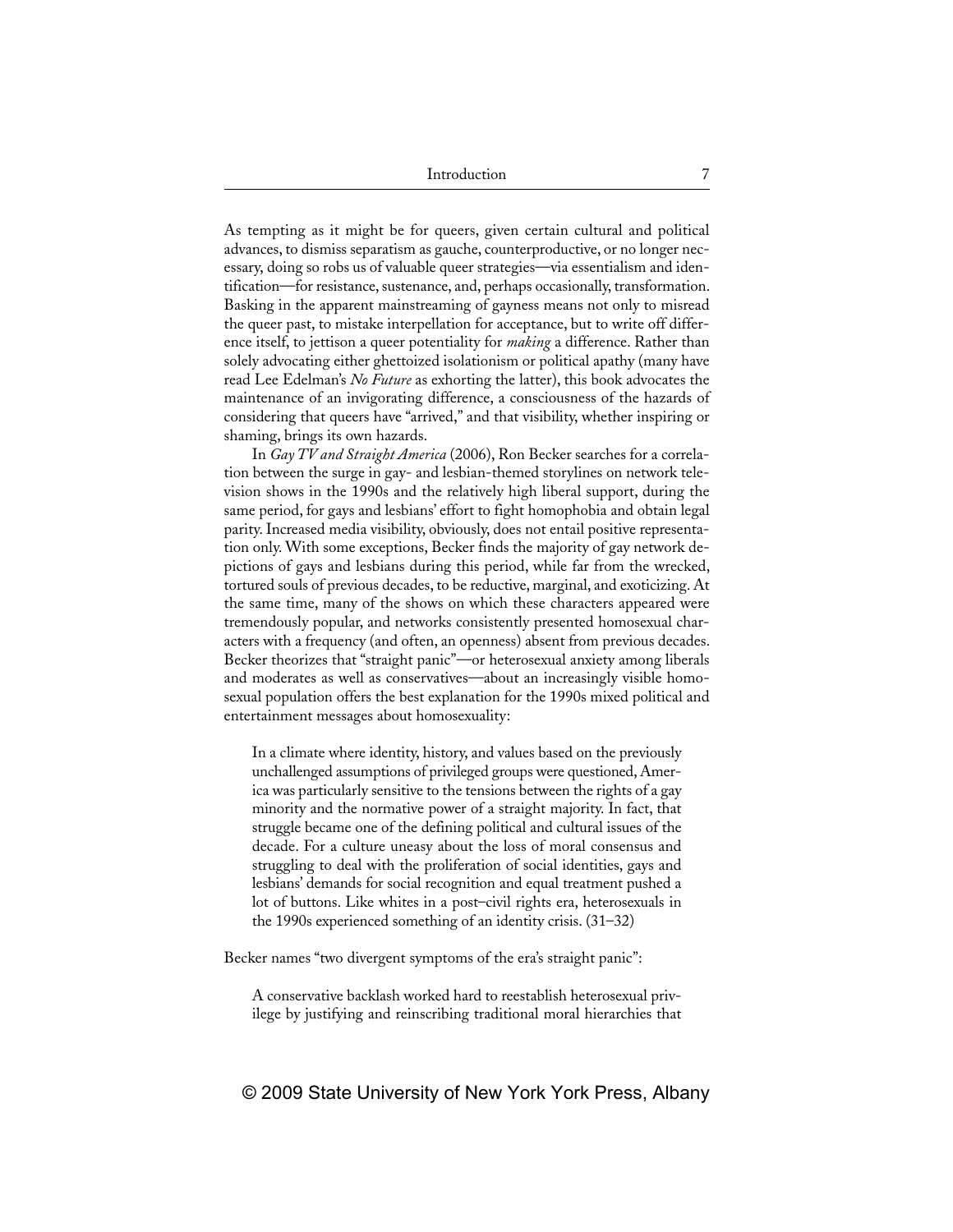defined gays and lesbians as deviant. Meanwhile, gay-friendly liberals worked hard to accept and to adapt to the new sexual politics by trying to figure out how to be straight (especially a straight man) without the despised homosexual Other as one's point of reference. (32)

Together, these forces—venomous rejection on the one hand and squeamish tolerance on the other—generate a cultural ambivalence that tends to mute, if not countermand, the progress gays and lesbians seem to have made in wooing liberals and some moderates. Faced with homosexuality at nearly every turn, in public debates about marriage, domestic partnership benefits, adoption, and military service, straights in the 1990s got to feel good about being tolerant but also had their anxieties soothed by nonthreatening portrayals of the increasingly visible homosexual on television and in the public forum. In a similar vein, *Queer Externalities* traces, in the current decade, the degree to which both "symptoms" of this cultural ambivalence have become more pronounced. That intolerance, particularly from the New Right, has grown more vehement may not be surprising. Then again, it may be—given the general equanimity and optimism prevailing among many queers and their sympathizers. Weary of Republican and social conservative hate-mongering, and assuming that few rational people are still fooled by their sophistry and brimstone, queer Americans risk being too easily wooed by apparent harbingers of tolerance and equality. To find undue solace in an artifact of queer "arrival" (*Brokeback Mountain*) or an episode of conservative chagrin (the exposure of Mark Foley and the attendant Republican cover-up) may numb the anxieties generated by stepped-up conservative efforts to erase advances toward gay and lesbian parity—but they hardly counteract them. What the present book explores is (1) the homophobia and heteronormativity that fund, subtend, and structure American cultural discourse even when a particular queer representation seems progressive and conscientiously antihomophobic, and (2) the resultant care one must take to differentiate hazardous moments that imperil queer presence from sustaining moments that defilade queers' potential for participation, critical perspective, and, if only in exiguous or local ways, cultural transformation.

Speaking of queers or queer Americans is certain to raise political and intellectual concerns, inasmuch as such terms seem to regard nonheterosexuals—or, more finitely, gays and lesbians—as homogeneous populations, to reify homosexuality and thereby further shore up the already rigid edges of the homo/hetero paradigm. It may be of little comfort that the term's use is antihomophobic (as in queer activism) rather than homophobic (as in the myth of homosexual recruitment). Other readers may demur from my often interchangeable use of "queer" and "gay and lesbian," or from what may seem a reflexive reference to gays and lesbians when the discussions here focus almost exclusively on representations and

 $\sim$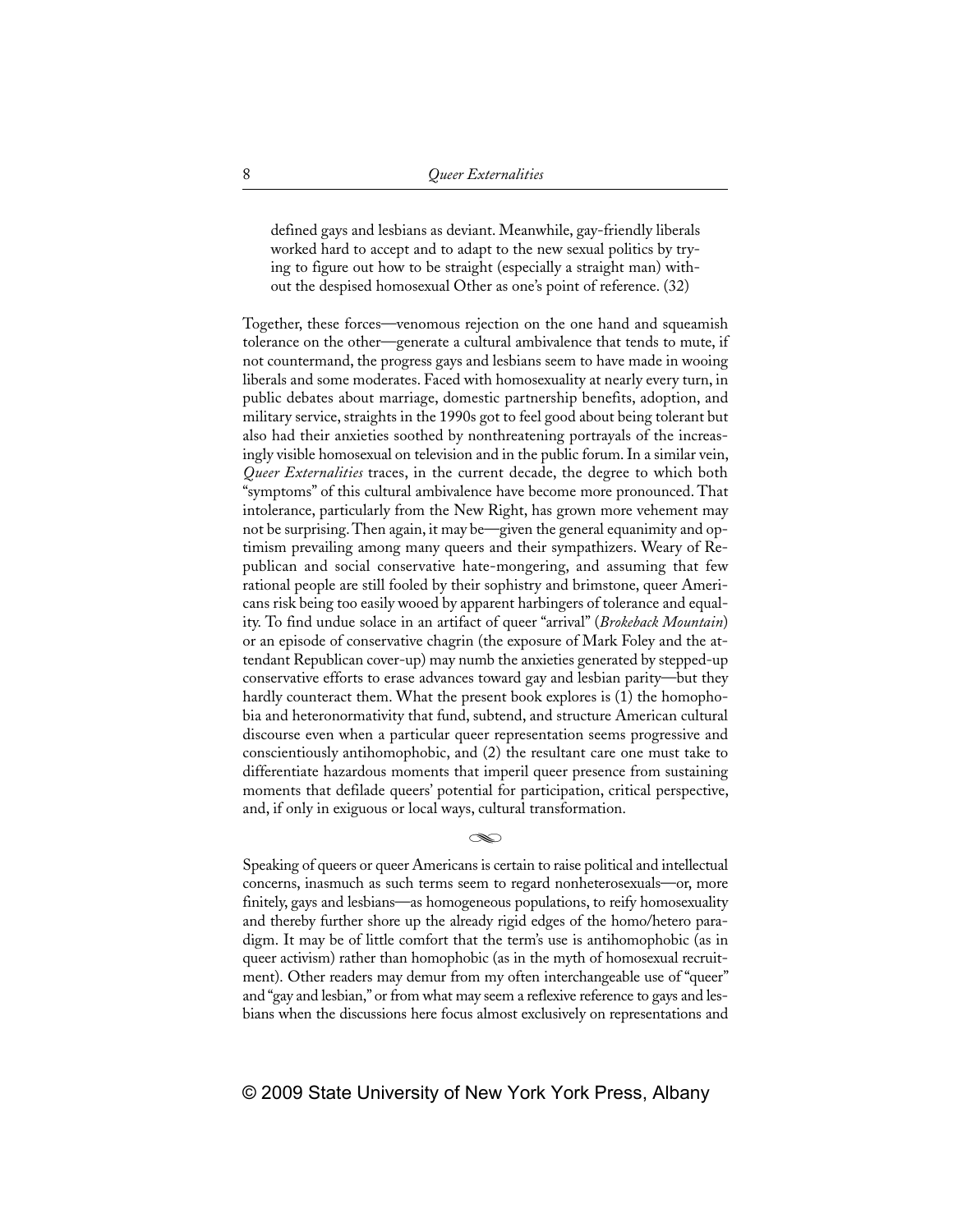encounters of male homosexuality. Rather than a semantic imprecision, speaking in the same breath of "gay" and "queer" is meant to gesture toward those ways in which gay experience is representative, though not exclusively so, of queerness in the cultural imagination. Social and religious conservatives are not exactly fond of lesbians, but it's the male homosexual that most haunts and fuels their ethos. Conversely, abjection of the queer in America feeds back into and shapes individual and communal gay self-understanding. Likewise, my terminology is not meant to insist that all gays and lesbians must identify as queer. The ranks of the queer those who find themselves at odds with one or more norms—include more than those commonly grouped together as the GLBT community. However, contrary to many queer theorists (including Michael Warner, Donald Hall, and David Halperin—with whom I agree on much else), I would argue that sexual norms must be prominent, if not primary, among the norms queers find themselves at odds with. While "queer" is an ideologically flexible category, and while regarding it as such is strategic in terms of coalition building and cultural dialogue, expanding "queer"—queering "queer"—too far weakens the rationale of the category itself (no matter how loose), erodes the ideological cohesiveness of a positionality whose validity lies in its resistance to "regimes of the normal" (Warner, Introduction xxvi). David Halperin puts it in more accommodating terms still: "queer acquires its meaning from its relation to the norm. Queer is by definition whatever is at odds with the normal, the legitimate, the dominant. *There is nothing in particular to which it necessarily refers*" (*Saint Foucault* 62). (For a yet more expansive account, see Carla Freccero 17–20, 29–30.) If queer includes anyone who falls athwart some norm, then doesn't queer risk becoming a regime in itself? Gays, lesbians, and even queers are disparate groups, each of which comprises a broad swath of possibilities and cross-identifications, and the present discussion does not mean to equate the full spectrum of possibilities within any of these parameters of experience with another. *Queer Externalities* does not deal extensively with the intersections of queer studies with, for example, gender or ethnic studies. Hiram Perez and Judith Halberstam, among others, have articulated queer studies' historical disconnect from concerns of race and gender and the need, from multiple angles, to think through more carefully such connections, variances, and possibilities for insight and coalition (Perez "You Can Have My Brown Body and Eat It, Too"; Halberstam "Shame and White Gay Masculinity"). While some might object that the following chapters are "dominated by . . . discussing issues of interest to other white gay men," my project does not pretend to address every issue facing the heterogeneous group loosely referred to as "the gay and lesbian community" (Halberstam,"Shame" 220). My interest lies, rather, in addressing the *homo*geneous, regulatory terms by which queers are interpellated by American culture—terms that are necessarily insufficient, yes, but whose potency to shape homophobic political policy and cultural rhetoric is undeniable. Although rejected by some queer individuals as essentialist and therefore hopelessly inimical to projects of social change—a charge I will return to shortly—these are the same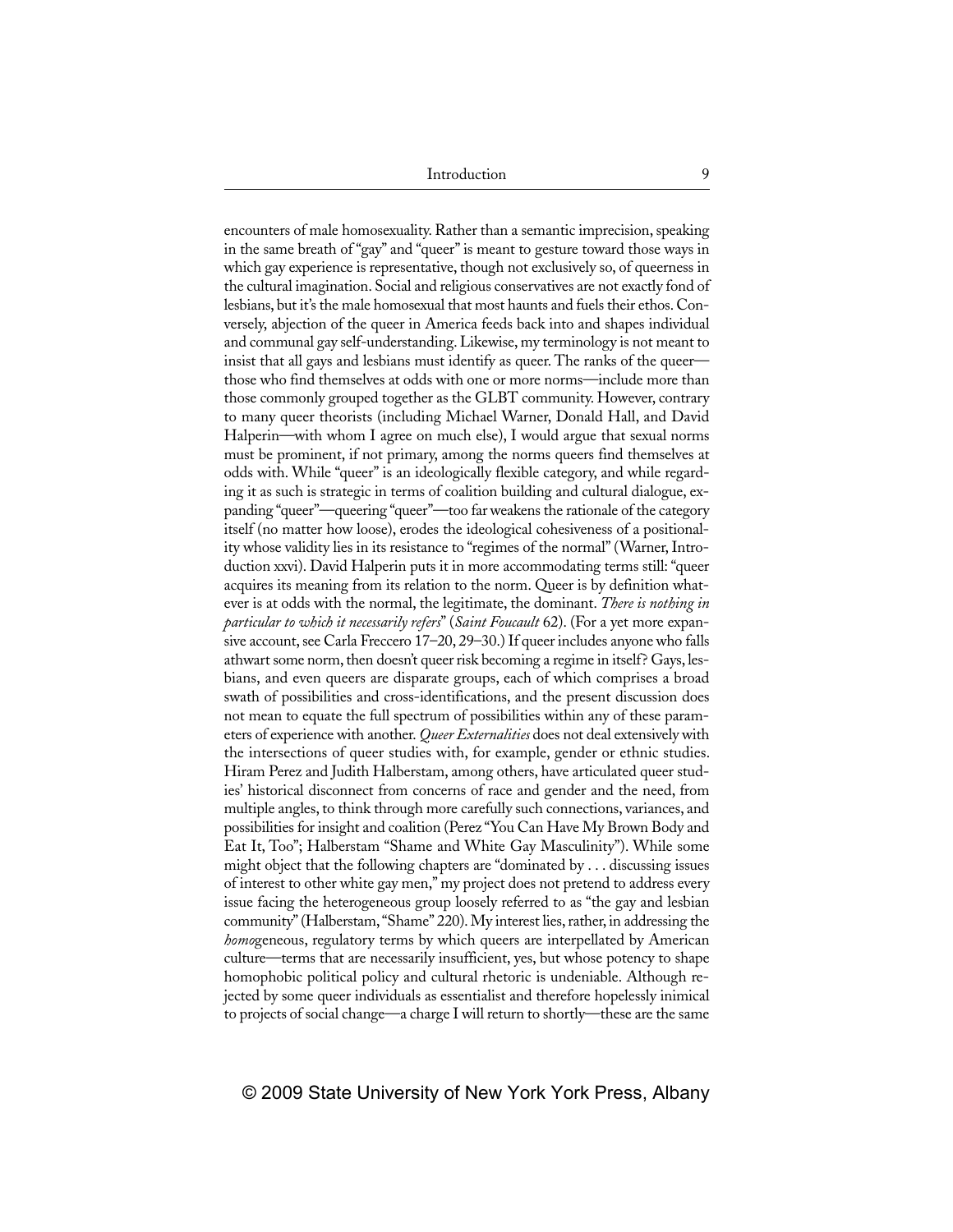terms that, for their pragmatically motive as well as their curative properties, queers must retain, must engage with without necessarily being globally confined to, if they hope to interact significantly, transformatively, with present-day American political and cultural life.

Up to a point, the cultural conditions represented in and through these texts may stand in for common risks or struggles of queers of various stripes. My concern is predominantly with gay texts and contexts, that is, with representations and interpellations of male homosexuality. Although the ambit of almost any inquiry is restricted in some way, and although an apologia for exclusions has become pro forma, the statement is worth reiterating. The particular inflections and exigencies of lesbian experience are bound to differ in significant ways from those of gay men's lives, and may produce sharply divergent insights and strategies for survival and critique. Yet insofar as (heteronormative) American culture conceives of gays and lesbians, rhetorically, as a single entity—whether corrosive, noble, or merely eccentric—gay men and women share certain political goals vis-à-vis homophobia, heterosexism, and normative conceptions of gender and sexuality. *Queer Externalities* does not aim for truths to be gained from analyzing the antilesbian texture of recent political and literary discourse but rather those truths common to gays and lesbians as targeted populations, caught together in the crosshairs of the larger culture's organizing mythos.

Given that it's become almost de rigueur to eschew essentialisms and identities as restricting and debilitating, my position is bound to seem heteroclite, if not perversely unfashionable. And it is—but not simply for the sake of aberrance or perversity. (It should be noted that essentialism can be understood in more than one sense; the sense in which I'm using it does not extend to arguments such as John Boswell's regarding the existence of homosexuality throughout human history.) Essentialism has taken quite a few hits over the past three decades as feminist, queer, and race studies have problematized—and rightly so—the reductive limits of understanding identity to be elemental or inherent. Gays and lesbians have had reason to be ambivalent about essentialist explanations of sexuality—particularly scientific ones. Simon LeVay's 1991 study of hypothalamic size in gay and straight men promised to reveal what the media dubbed the "gay brain," thereby establishing a biological basis for explaining homosexuality. LeVay's study was widely discredited for its small sample size and LeVay's questionable interpretation of the evidence, yet the idea that such evidence might someday be discovered, in the brain or elsewhere, was both exciting and unsettling. Proof of sexuality's essentialism would refute the phobic myth that homosexuality is a choice and therefore constitutes an irrefutable claim for gay and lesbian rights; indeed, the notional inherence of a person's sexuality has been the cornerstone of the modern gay and lesbian arguments against homophobic violence and legal discrimination. The very same evidence, however, conjures the murderous specter of eugenic detection and elimination. All that being said, however, there are a number of reasons not to write off essentialism so hastily. For one, as Diana Fuss asserts at the outset of *Essentially*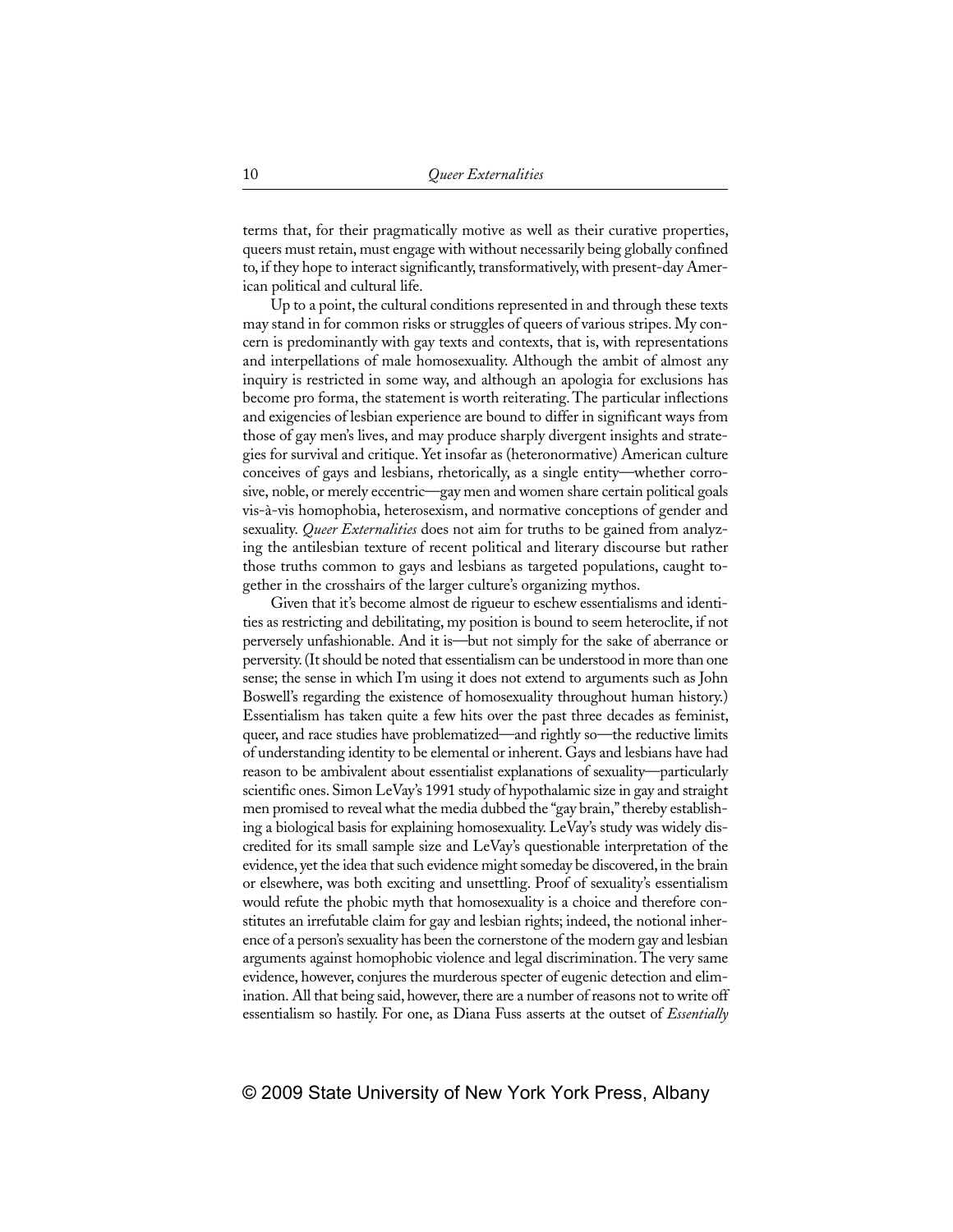*Speaking* (1989), "The bar between essentialism and constructionism is by no means as solid and unassailable as advocates of both sides assume it to be" (xii). While Fuss's insistence that "an essentialist theory of identity (which sutures over the dislocating operations of the psyche) is ultimately *not* a secure foundation for politics" sets her argument apart from mine in distinctive ways, it's my position that the "steady and localizable" character of "political work" can be, as Fuss believes, compatible with identity's inherent "internal disorder" and instability (105). In fact, identity's—and indeed, representation's—capacity for fragmentation permits both critiques of homophobic rhetoric and strategic deformations of heteronormativity, sustaining queers' capacity for survival as well as intervention. Fuss herself admits as much:

There is an important distinction to be made between "deploying" or "activating" essentialism and "falling into" or "lapsing into" essentialism. "Falling into" or "lapsing into" implies that essentialism is inherently reactionary—inevitably or inescapably a problem or a mistake. "Deploying" or "activating," on the other hand, implies that essentialism may have some strategic or interventionary value. . . . [T]he political investments of the sign "essence" are predicated on the subject's complex positioning in a particular social field and . . . the shifting and determinative discursive relations which produced it. (20)

Though ultimately my investment in the political is material in a way that Fuss might reject as "reifying," the following discussions pay sufficient attention, I hope, to "shifting and determinative discursive" status of queerness in American culture to honor the "differences and inconsistencies in the production of stable political subjects" (106, 104). (For previous attempts to strike a balance between deconstructed and strategically essentialist senses of "queer," see Butler, *Bodies That Matter,* 229; and Spivak and Rooney.)

If my position appears retrograde to some, it will perhaps prove refreshing to others. Given the dead end to which mainstream, assimilationist, single-issue gay and lesbian politics has led us, there's value to be gained from returning to past insights—like the importance of remaining critically aware of American culture's ultimately heteronormative agenda—insights mainstream gay and straight culture have rejected as backward, polemical, impolite. *Queer Externalities* issues from a controversial yet frank conviction that visible and distinct gay and lesbian communities and identities are not impediments to our progress, relics of our political past. Choosing to identify as gay or to participate in a gay community is a matter of individual taste. Many gay men vehemently insist that they are "not into the gay scene," meaning, usually, that they do not frequent or do not feel comfortable in gay neighborhoods or bars—that is, publicly gay places. This is not to say that such a position is inherently heteronormative, unexamined, or co-opted. "Gay" is ultimately a space, a sheath, and I can put it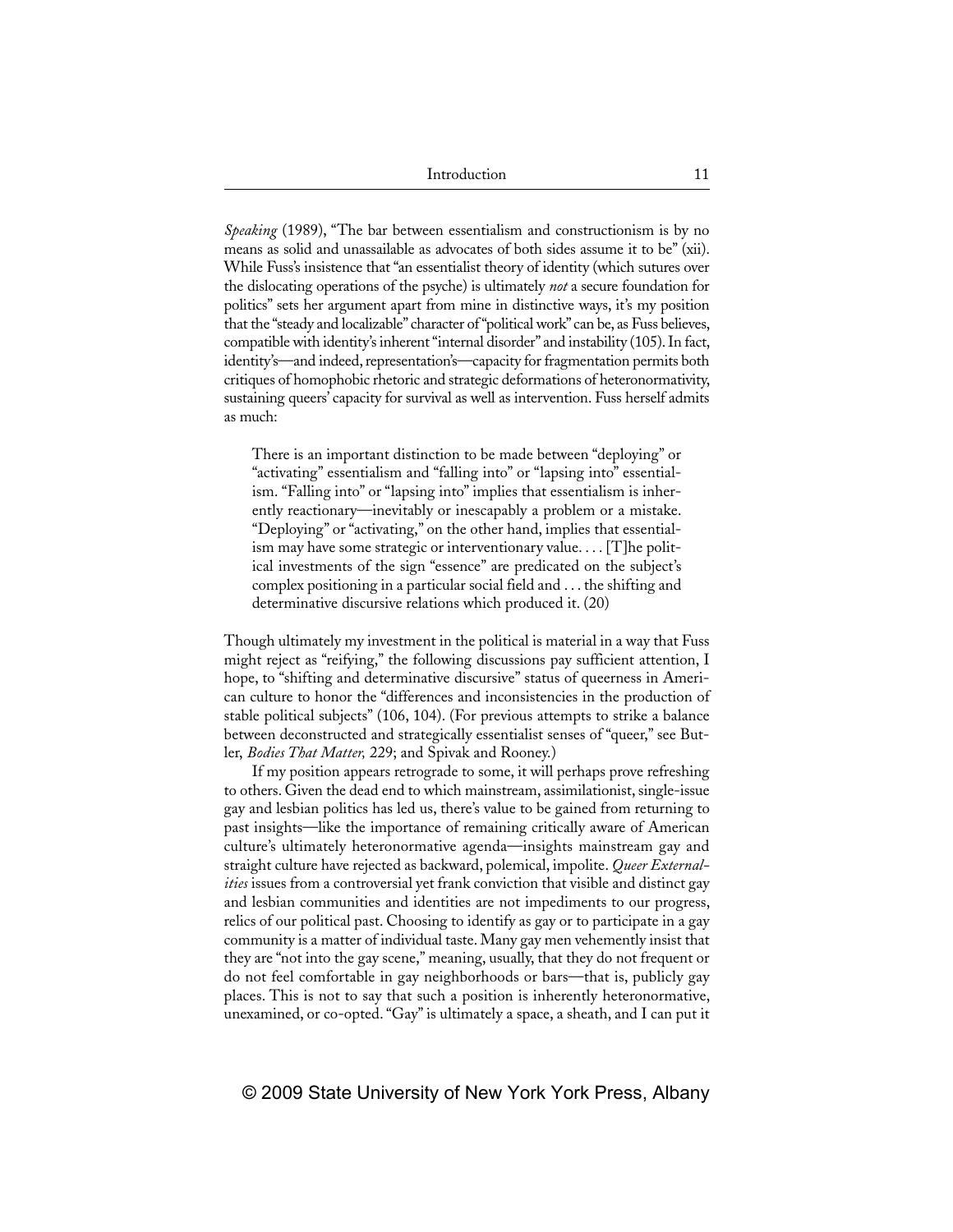on or not. Regardless of my willed affiliation, however, the larger culture still considers me gay. I may choose not to go to gay bars, circuit parties, or pride marches, but I still have sex with men. In these terms at least, being gay can never be apolitical. Without identifying as gay, I am still tarred with the same homophobic brush—even if being closeted or refusing to call myself gay exempts me from homophobia's more direct blows.<sup>5</sup> And media visibility, mixed legal gains, and a relative increase in tolerance (toward the idea of gay and lesbian equality) in no way guarantee the permanence of a gay and lesbian presence in the public sphere, nor do these ensure against the attrition of our presence or the reversal of those developments. Anna Marie Smith says as much in *New Right Discourse on Race and Sexuality* (1994), an analysis of homophobic and racist public policy and discourse in Britain from 1968 to 1990:

What the left often fails to recognize is that homosexual, gay and lesbian identities cannot be taken for granted, for, as historical constructs, they developed only in certain contexts, and will disappear in other contexts. It is true that many lesbian and gay activists remain suspicious about any attempts to enforce the normalization of gay and lesbian; they, like Foucault are proponents of endlessly creative sexual movements which would celebrate the multiplication of non-authoritarian differences. However, there is a quite a difference between, on the one hand, the weakening of lesbian and gay identities and their displacement with new identities through our own creative practices, and, on the other hand, the marginalization of our political movements and the destruction of our entire culture by homophobic forces. Although we need to be on our guard against the rigidity of identity games, this does not mean that we ought to abandon our efforts to consolidate our fragile gains in the face of tremendous authoritarian bigotry. Again, we can only engage in the exploration of creative identity games once we have fortified enclosures against homophobic forces through defensive identity games. (237)

I am somewhat more cautious than Smith about the power of isolated acts in altering paradigms of sexuality, at least telically or in the short run: such transformations, as David Halperin argues in *How to Do the History of Homosexuality*, seem to require an accrual of time and subversive play beyond the reaches of the individual and the horizon of the present. What's more, exerting pressure on identity and roles in an attempt to reconstruct them or shift an entire paradigm (although this may not be what Smith means) seems like so much energy wasted, energy that might be channeled more productively toward grappling for agency in the polity that recognizes gays and lesbians by those identities. I concur with Smith on the dire need and the protective as well as productive ("creative") utility of "fortified enclosures" and "defensive identity games."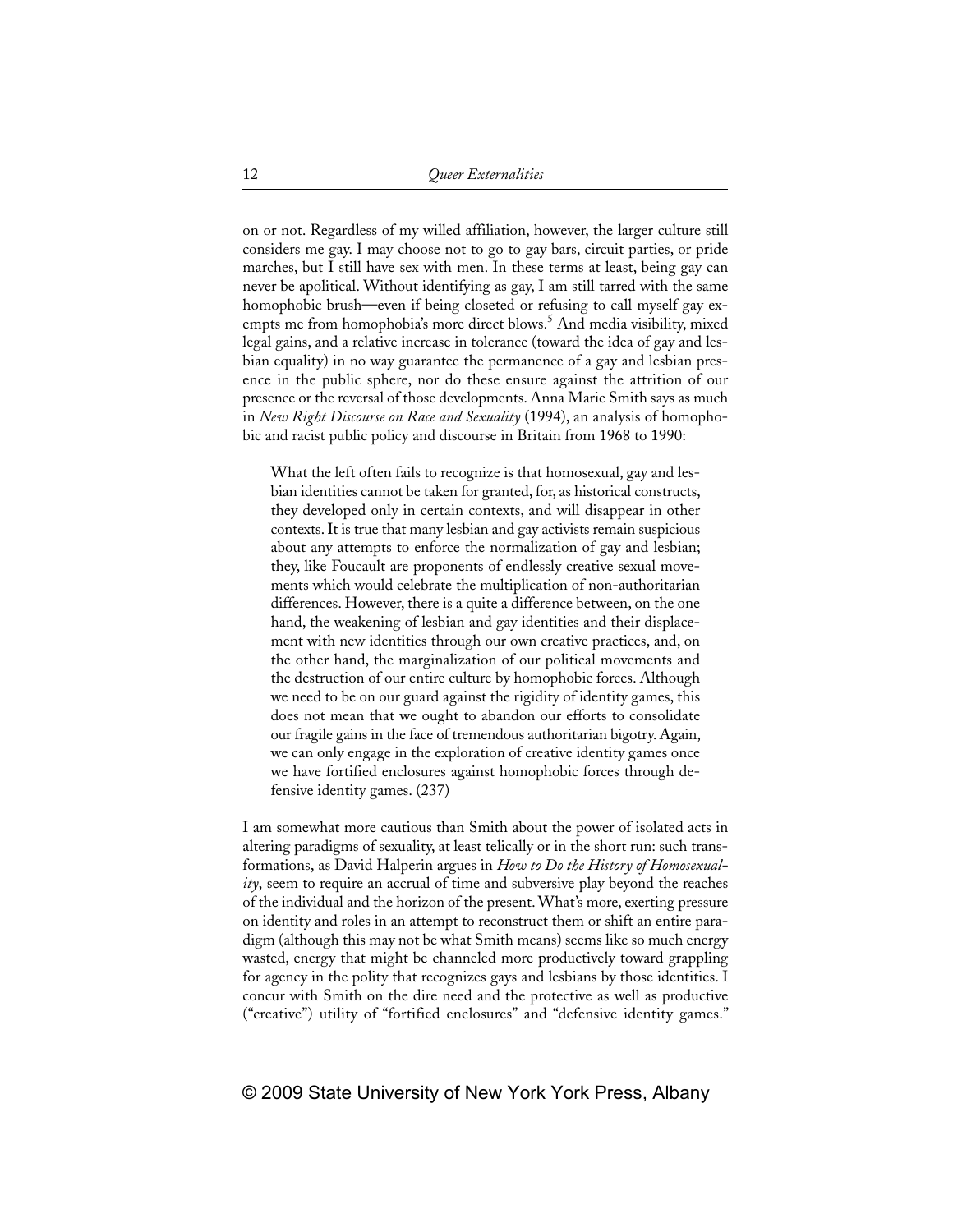Shying away from the notions of identity and essentialism as entirely outmoded or inhibitive vehicles for queer life and mobilization is an injudicious move away from a paradigm that permits play and offers real protections that, as this book substantiates, are still sorely needed in a culture where homophobia is not only pervasive but escalating in putatively liberal or neutral contexts, and to lessening public objection. (In "Why Did Armey Apologize?: Hegemony, Homophobia, and the Religious Right?" Smith contends that the New Right has made homophobia more palatable, that is, less obviously offensive by disguising it as an objection to "special rights," a crusade against the inequality embodied, supposedly, by gay antidiscrimination laws. Smith's adept analysis of homophobia's greater infiltration of the public sphere through right-wing rhetoric will be returned to in chapter 2.) In *New Right Discourse*, Smith trenchantly observes that conservative objections to the promotion of homosexuality—by its sheer visibility, usually—are so vehement precisely because queer identity, whether we conceive it as concretizing, unstable, or somewhere in between, *is* politically effective. It might seem counterintuitive, but antigay conservatives are right on one count: "[H]omosexuality survives only to the extent that it is promoted. . . . [L]esbian and gay identities . . . profoundly depend upon political intervention, and . . . if homosexuality were politicized, it could indeed have a tremendous subversive effect on the 'normal'" (Anna Marie Smith, *New Right Discourse* 238). Visibility, identification, and the sort of adulterated essentialism recommended by *Queer Externalities* are crucial to queer survival and—just perhaps instrumental to queering, or transforming, the social.

One need not be so apologetic about recommending essentialism, however, for the argument has been made before—though perhaps forgotten—that essentialism is immanently adulterated. To regard identity, by contrast, as unilaterally essentialist, hierarchical, or oppressive, is, according to Cindy Patton, to willfully misunderstand the nature of identity—that is, to forget that identity is not purely an intellectual concept but one that operates also in the real world and therefore, whatever else it is, must on some level be understood materially. Whatever identity seems capable of being, it must also be doable. And it is, as gays and lesbians know from their own lived experience. In "Tremble, Hetero Swine!" (1993), Patton cautions queers against the then-fashionable flight from essentialism by insisting that holding onto differences can be essentializing in one sense but thoroughly pragmatic in another. Queer theory, inspired by poststructuralism and social constructionism, sought the promise of escape from the oppressive history and limitations of Western (white, male) subjectivity by alleging that the true nature of identity—constructed, unstable, contingent—undermined all modes of identification as unsound, backward, essentialist. Essentialism became what institutions do to individuals, an imposed, policing mechanism. And it's not that identities can't be that. It's just that their other characteristics—motility, agency—are being shortchanged. Patton compellingly asserts: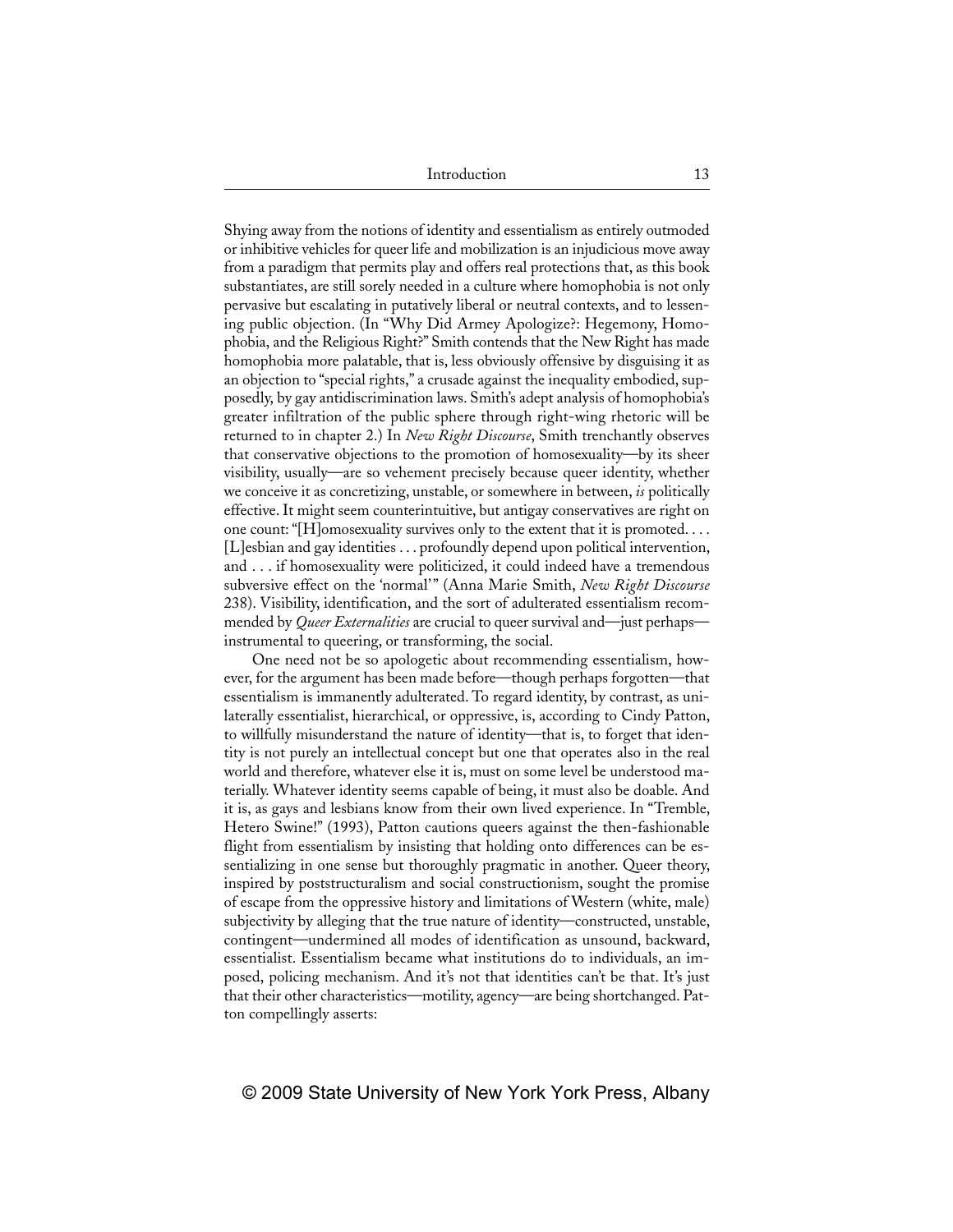A . . . fundamental principle of identity discourse seems to have been lost from view in the debate about postmodernism and postidentity politics. Implicit in the differing modes of identity construction are claims about political formation, about forms of governmentality, about the difference between modernity and postmodernity. To the extent that groups like ACT UP or Queer Nation have, largely due to their sophisticated use of cynical media practices, been associated with postmodernism, other forms of gay political labor have implicitly been identified as "bad old modernist." But more than standing for a discovery of the self, identities suture those who take them up to specific moral duties. Identities carry with them a requirement to act, which is felt as "what a person like me does." There is a pragmatic, temporal aspect to identities, whether we believe in them or not. The requirement to *act* implicit even in transient identities means that those who inhabit them feel they must do something and do it now. This produces a kind of closure, but that does not mean that identities are or become effectively essential: the stabilization of identities appears to be ineluctably essentialist only when we treat them in the realm of the imaginary, with its apparent promise of infinite possibilities for performance and reperformance. Instead, I propose . . . that we treat identities as a series of rhetorical closures linked with practical strategies, implicit or consciously defined, alliances and realliances that in turn affect the whole systems for staging political claims. (147)

Not all identity constructions are essentialist all of the time. Not all essentialisms are bad. More exactly, essentialism is not what we have made it out to be: it is not, as a matter of course, exclusive of the pragmatic, the incidental. What makes the situation more dire—and the reappraisal of essentialism more vital—is that homophobic institutions and individuals engage with essentialist identity constructs. And so it is there, through such modalities, that antihomophobic work personal, cultural, political work—must, on some level, be undertaken. In Patton's words, "Quotidian uses of identities must be understood in the context of a struggle to control the general rules of identity construction. The plainly essentializing logics within this field must be viewed as options deployed in a deadly game of queer survival, not as 'foundations' for 'identity'" (167). Similarly helpful is Patton's use of the term "deontic closures" to specify those "performative and pragmatic dimensions" of identity (as opposed to its "imaginary dimensions" as conjured by the specter of "essentialism"), to underscore the way in which gay and lesbian identities "carry with them a requirement to act." But the implication of Patton's argument is broader, it seems. Identities not only "suture those who take them up to specific moral duties" (calling out phobic exclusions in social discourse, for example); they also present a moral obligation, which can be taken on or rebuffed, to those outside the "rhetorical closures" of one's identity position. These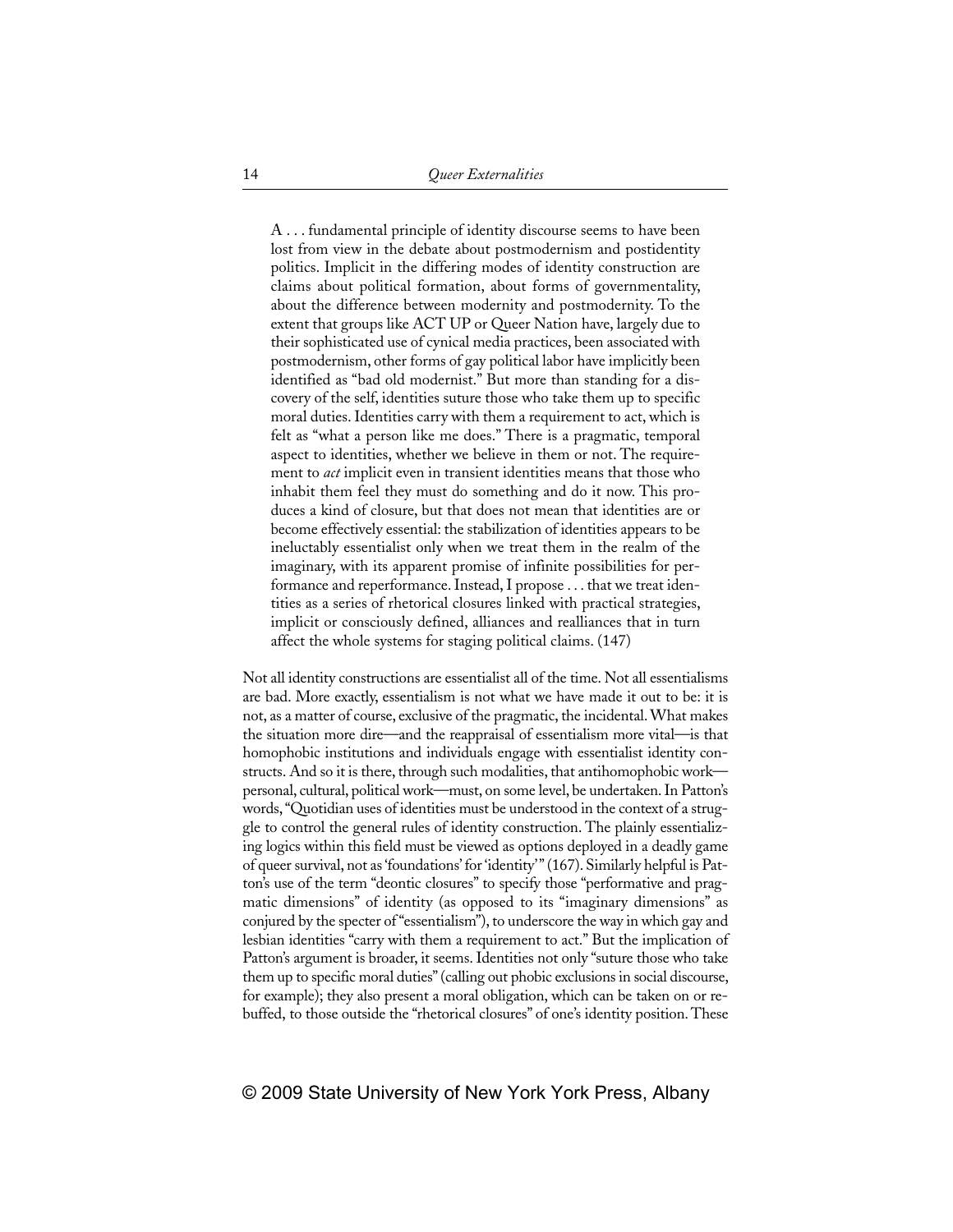obligations, or opportunities, exist then on both sides, potentiating "alliances and realliances," permitting both the polemical and the affiliative moves integral to "staging political claims." Contrary to Eve Sedgwick's concern, in *The Epistemology of the Closet* (Axiom 4), over the punitive repercussions of essentialist (as well as constructionist) theories of homosexuality, Patton suggests that that tension the resonance of identity both as debated and as lived—is in fact the energizing contradiction of queerness. And it's a contradiction as capable of spurring social change as of sheltering embattled lives, as given to crossing boundaries as to fortifying them. Furthermore, when Patton says that identity discourse "produces a kind of closure," we might reasonably extend this to mean literal as well as rhetorical enclosures. The "gay community"—as a bloc and as a geographical space, as a gayborhood—has permeable but remnant boundaries. Being true to the complexities of human experience (rather than merely being sloppy), one can regard "gay" as both internal and external to "queer," "queer" as simultaneously a labile anticategory, slur, and insignia.

Refusals to queer identification can be mild, made in the name of privacy or as a statement against "labels." British pop musician Mika "actively markets himself to a gay audience" yet is leery of "acknowledg[ing] his own sexuality" ( Juergens, "Mika: Why Don't the Gays Love Him?" par. 1). Known for his "Freddie Mercury falsetto . . . and defiantly flamboyant posturing," Mika appeared on the July 2007 cover (ironically) of *Out* magazine, but not to out himself (par. 1). Like the caption for the cover photo ("Mika: Gay/Post-Gay/ Not Gay?"), Mika's responses to questions about his sexuality were evasive: "Anybody can label me, but I'm not willing to label myself. . . . Anybody who says that I don't talk about sexuality or that I don't politically sexualize my music because of taboos, because of being afraid of [not] selling records, is completely wrong. . . . Why pigeonhole myself like that? Will it change? Possibly" (qtd. in Hilton pars. 3, 5, 7). Like characters Molly Bolt and Jason Carillo (from *Rubyfruit Jungle* and the *Rainbow Boys* novels), Mika squirms at the apparent imprisonment of labels. But the complaint about being "pigeonhole[d]" is rarely the principled stand it facetiously pretends to be. What principle that might be, in any case, is unclear; one seldom hears threnodies about the personalityimmuring effect of other identifiers (for example, "pro-choice," "emo," or "evangelical"), or at least not as loudly. It's not so much the case that Mika doesn't like labels. The label he doesn't like is "gay." Mika himself acknowledges that, in the wake of Elton John and George Michael, being an openly gay musician is hardly the automatic career killer it was once feared to be.<sup>6</sup> Simply put, in the words of gay blogger Brian Juergens,

[t]he story here is that we have a gay-vague celebrity *aggressively* marketing himself to us while telling us that we are part of a society with whom he would not want to identify. He constantly refers to not wanting to be "labeled," which is beyond offensive to those of us who don't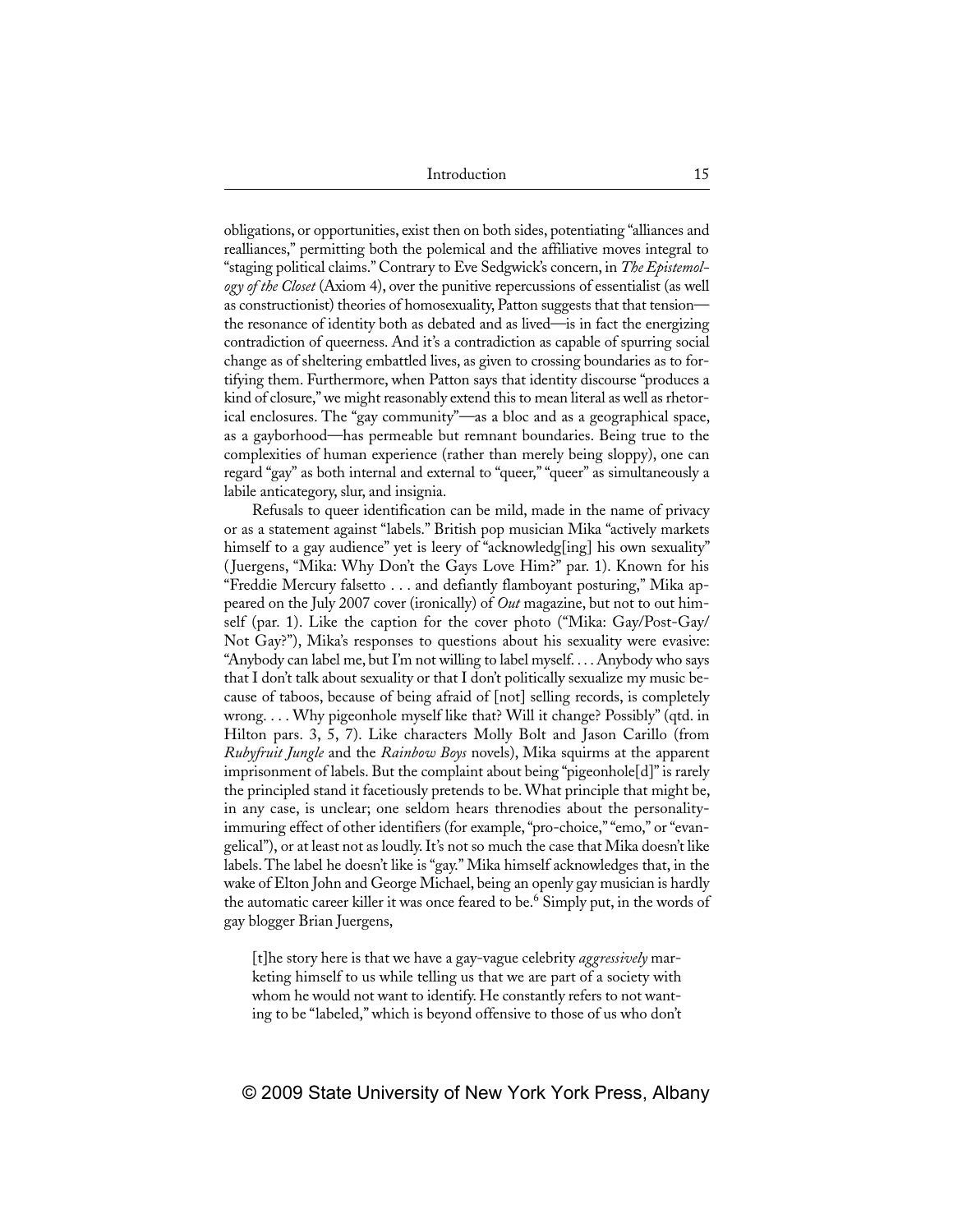see sexuality as a label, but rather a fundamental part of who we are. Does it define us? No—not any more than "tall," "Hispanic," "enthusiastic," or "big-boned" would. ("Mika: In Which We Decline" par. 2)

In response to Mika's pejorative association of "being labeled" with homosexuality, Juergens adds, "I wasn't aware that your sexuality was something that you could (or would want to) 'move past'" ("Mika: 'Post-Gay'" par. 7). While it's true that "gay" is not inherently limiting, unlike the other nonlimiting descriptors Juergens uses above, it constitutes a more integral part of gay experience, if only as a result of the homo/hetero paradigm that defines all of us, especially gays and lesbians, by our sexuality. One doesn't have to be "into the gay scene," but one needs to be allied to it. It's ethically incumbent on queers to acknowledge that affiliation. Not to do so—by reticence or by default—is collaborationist.

Rejections of gay identity also come in more clamorous, less evasive forms. Jack Malebranche's *Androphilia: A Manifesto: Rejecting the Gay Identity, Reclaiming Masculinity* (2006) presents itself as a "book for men who love men but are sick to death of the gay community" (x). Malebranche claims to speak on behalf of "men who rarely have their feelings about homosexuality and gay culture in print," a silent majority of everyday Joes who, stereotypically masculine in almost every way, just happen to be sexually attracted to men:

Gays would like to believe that those same-sex-inclined men who want little or nothing to do with the gay community or who disagree with gay ideology are a few isolated self-hating Roy Cohns. I believe they are legion. And I don't think most of them hate themselves or hate being attracted to men. But because these men are busy living their lives without wrapping themselves in their sexual identity, because they are busy simply *being men*, they go unnoticed. (x, xi)

Claiming to be marginalized by those who themselves are marginalized, Malebranche ignores the existence in gay communities of men who belie his false, blunt dichotomy between "living one's [implicitly normal] life" and being gay men who do not confine themselves to a gay ghetto, or for whom being gay doesn't necessarily (or only) mean riding on a pride float in nothing but short shorts and leather boots. Furthermore, Malebranche's own screed against gay identity disregards the import of his own trajectory into and then out of the gay community:

While I've always been critical of the gay hive mind, I haven't always been the outsider I am now. I spent a significant portion of my life traveling in gay circles, hanging out in bars and gossiping with queens. In the early 1990s, I was a go-go dancer in New York City's club kid scene. I ran around in elaborate costumes and makeup. I've shaved my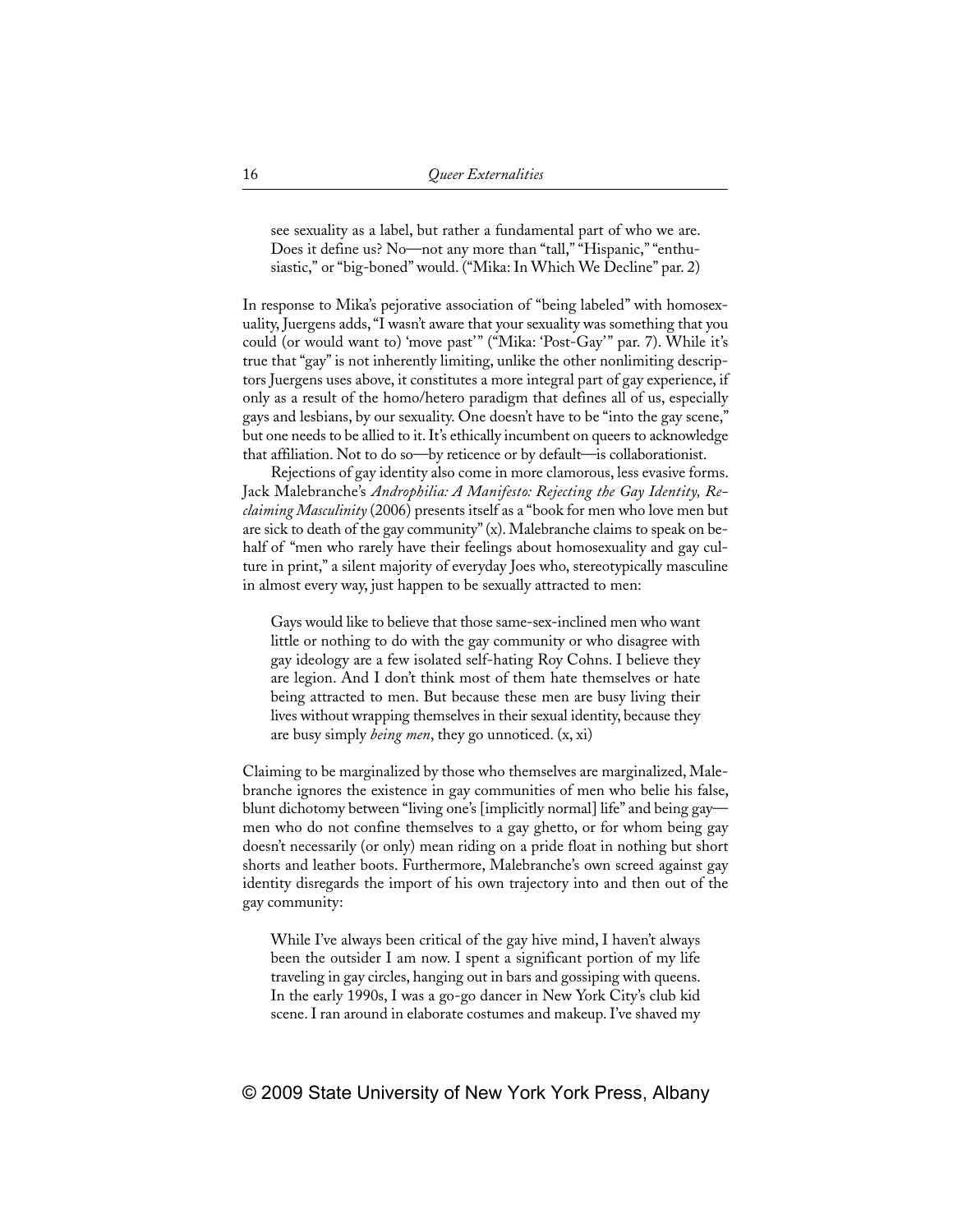body, colored my hair, and pierced my eyebrow. I've been a fashion fag and an enthusiastic pop-culture addict. I've challenged gender constructs. I've done drag. I've talked the talk and fagged out with the best of them. I've been to backrooms, leather clubs, bear bars, hipster hangouts and circuit parties. I even marched in a gay pride parade once. I know the gay community from inside out. . . . I know what the gay lifestyle has to offer.

. . . Eventually, I realized that while I was experiencing many things in the gay world, I was shutting out so much more, I was living in a gay bubble, dissociated from nongay men, cut off from a part of myself that was distinctly, unmistakably male.

. . . Men who love men have a place in the world beyond the gay world; they have a place in the world of men.  $(xi-xii)^7$ 

Is there something about certain sex-related professions that turns its gay practitioners into conservatives, if not career homophobes? Malebranche was a go-go boy. Jeff Gannon, who ran a partisan Republican Web site and regularly attended White House press conferences (and perhaps performed other services while there), was an escort. Matt Sanchez, darling of the Right's campaign against liberal bias in higher education, was formerly a gay porn star. (Gannon and Sanchez are discussed in chapters 2 and 5, respectively.) If not explicitly Republican, Malebranche has made the same arc, from gay to "androphile" (read: "postgay"?), from sex worker to a conservative (in matters of gender at least). Equally striking, and more immediately relevant, is his failure to countenance other ways of being gay, almost a refusal to conceive of club queens and "normal" same-sex–oriented men as possibly ever cohabiting the same culture or subculture, of being capable of moving between subcultures, or of inhabiting both in turn. For Malebranche, to walk into a gay bar is to be trapped in a "bubble," wholly "dissociated" from straight men, from masculinity, unless one is strong enough to go hyperbutch as he did and cross back over to Jordan's manly side. Despite the existence of gayborhoods, gay and lesbian bookstores, bars, and community centers, such spaces are open to and often frequented by straights as well as queers. Gay bathhouses and adult bookstore backrooms are more restricted, but on the basis of gender; their clientele include gay as well as bisexual (and some straight) men. All of these establishments still exist within larger heterosexual spaces; gay men must move through and inhabit straight spaces every day; we live there. As a character from Terrence McNally's *Love! Valour! Compassion!* says, "[S]traight people. . . . There's too goddamn many of them. I was in the bank yesterday.They were everywhere. Writing checks, making deposits. Two of them were applying for a mortgage. It was disgusting. They're taking over. No one wants to talk about it but it's true" (58). It's facile to conceive of gay experience as hermetically sealed off from the larger culture. Yet this is the scenario—and the dichotomous set of extremes—conceived of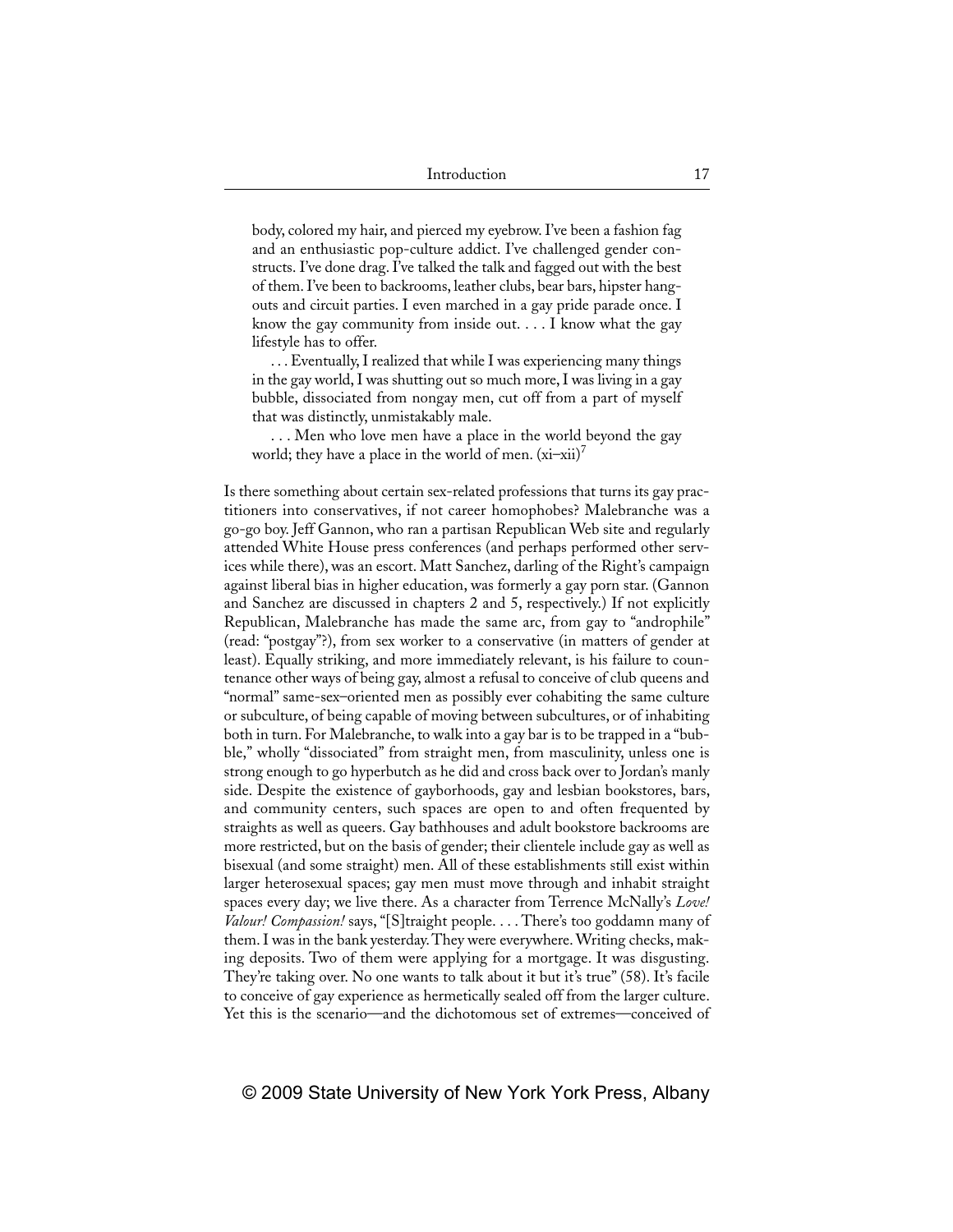both by the larger culture and, as Malebranche's diatribe attests, by some gay men themselves. Malebranche is right on one point: association with gays or a gay subculture is entirely a matter of individual choice. It's also a matter of opportunity and access. One can be gay and associate with few to no straight men, or with almost exclusively straight men. But the insistence of *Queer Externalities* is that the option of a largely gay space is worth preserving, whether or not one lives in a gayborhood, frequents gay bars, or has many gay friends. Association is a choice, but affiliation should not be. Malebranche may express himself more bluntly than Mika, but the sentiment is at base no different. Distaste for homogeneity stems from, or translates into, an antipathy for homosexuality. It amounts to the same in the end.

As much as it might rile those like Malebranche, the perceived (and, on some level, actual) militancy of a project such as mine is inevitable in the current climate. Neither is it contrived. And while ghettoized isolationism without an ameliorating political, social interestedness seems misled, ghettos themselves are not the shallow, alienating oubliettes that apostles of the "postgay" movement would have us believe (as if American culture in general were not as capable as gay subculture of being shallow or alienating). This is hardly to say that gays or lesbians who don't live in or near urban areas with a visible and significant queer population are somehow inauthentically queer. But gayborhoods—indeed, any safe, reserved real or rhetorical space for queers—are valid and necessary, as some minimal space cleared, even if not entirely or permanently, of the overwhelming ubiquity and righteousness of straightness. A historically semipermeable neighborhood, the gay ghetto stands as and stands in for the conscious attempt to regulate intercultural transactions, to monitor, perhaps deflect or queer, the flow and impact of heteronormatively vectored energies. It's in this way that my argument is likely to seem perverse, for recommending the maintenance and intermittent embrace of what many queers view as a liability, a relic of a radical past. Whether taken literally (visiting a gay ghetto) or figuratively (holding open some space for abstention or resistance), the gay ghetto is valuable for what it keeps in and out on both sides. Likewise, some queer externalities may yield simultaneously negative and positive dimensions. The gayborhood needn't (and probably shouldn't or can't) circumscribe one's sociocultural environs, account for one's only positioning. But it should be acknowledged for its utilities, relied on periodically for its saving capabilities and ludic allowance.

It's not my intent to advocate what David Van Leer calls a strict margin/ center dichotomy in reference to queers and straights, or heteronormative culture and queer subcultures. Here I concur with Van Leer's comment in *The Queening of America*: "Whatever the perks of empowerment, I doubt that anyone aspires to occupy 'the center' as such or that 'the margins' are where

 $\infty$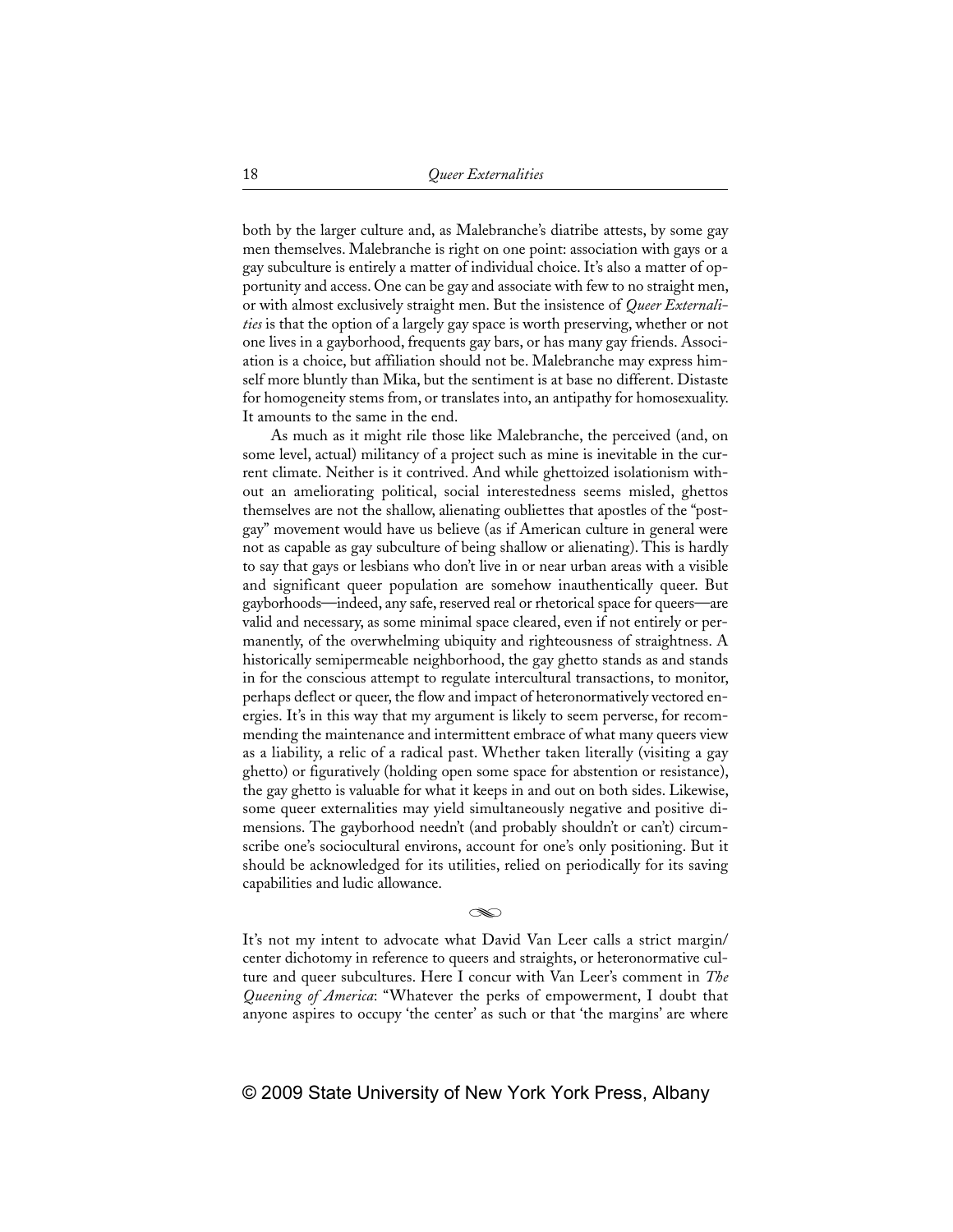minorities feel themselves to live—either as exiles or as cultural insurrectionists. And no critique of the inside/outside dichotomy admits the extent to which persons, indifferent to referentiality, often experience their position simply as 'here'" (9). As nonrepresentative of most queer (and nonqueer) persons' lives as dichotomous models (margin/center, homo/hetero) may be, they do hold powerful attractions: the lure of making it from one side to the other and the lure of thinking that one might abolish the paradigm altogether. While they may not (perceptibly) structure one's everyday experience, the representational plinth is there, an ideological force that exists regardless of one's attempts to disavow it.

Weighing in on the constructionism/essentialism debate in order to declare one's fealty to one side or the other (if not both) has become de rigueur for discussions in queer studies—and for good reason. Queer theory has illuminated the historical embeddedness of sexual identity: rather than a universal, transhistorical category, what we usually mean when we refer to homosexuality refers not so much to certain behaviors and desires but to an *alignment* of behaviors and desires particular to Western culture from the mid-nineteenth-century onward.<sup>8</sup> On the other hand, the modern gay and lesbian movement's arguments against discrimination, the activist "recovery" of a gay past (Plato, Michelangelo, etc.), and most gays and lesbians' senses of their own sexuality all rest on a conviction that sexual identity is not a choice but an inborn part of one's person, like eye or skin color—a rationale that constructionism would seem to undermine. Eve Sedgwick famously tried to bracket this impasse in *The Epistemology of the Closet* (suggesting "minoritizing" and "universalizing" as terms with less baggage as homophobic cudgels than constructionism and essentialism). However, David Halperin has argued the inescapability and continued relevance of the constructionist/essentialist model—with a slight yet convincing alteration. In *How to Do the History of Homosexuality*—a seminal work in queer theory on the order of Sedgwick's *The Epistemology of the Closet*—Halperin proffers a "rehabilitated constructionist approach": "readily acknowledging the existence of transhistorical continuities, reintegrating them into the frame of the analysis, and reinterpreting their significance within a genealogical [that is, historicized] understanding of the emergence of (homo)sexuality itself. A constructionist history of homosexuality . . . can easily accommodate such continuities. . . ." (106). Halperin's innovation in the long tug-of-war between constructionists and essentialists is to delineate the shifting alignments of same-sex desires, acts, and gender behavior—the "long historical process of accumulation, accretion, and overlay" that constitute "sexuality" uniquely at different periods in history.<sup>9</sup> My reading of Halperin, a reading that informs much of *Queer Externalities*, is that sexuality may be thought of as historically constructed, but that within that, our range of movement—the options for willed reconfiguration of elements that make up those categories—is limited. Historically embedded and culturally constructed, sexual identity is essential within a paradigmatic moment (such as our present homo/hetero paradigm)—changeable, but not by individual will or in a visible